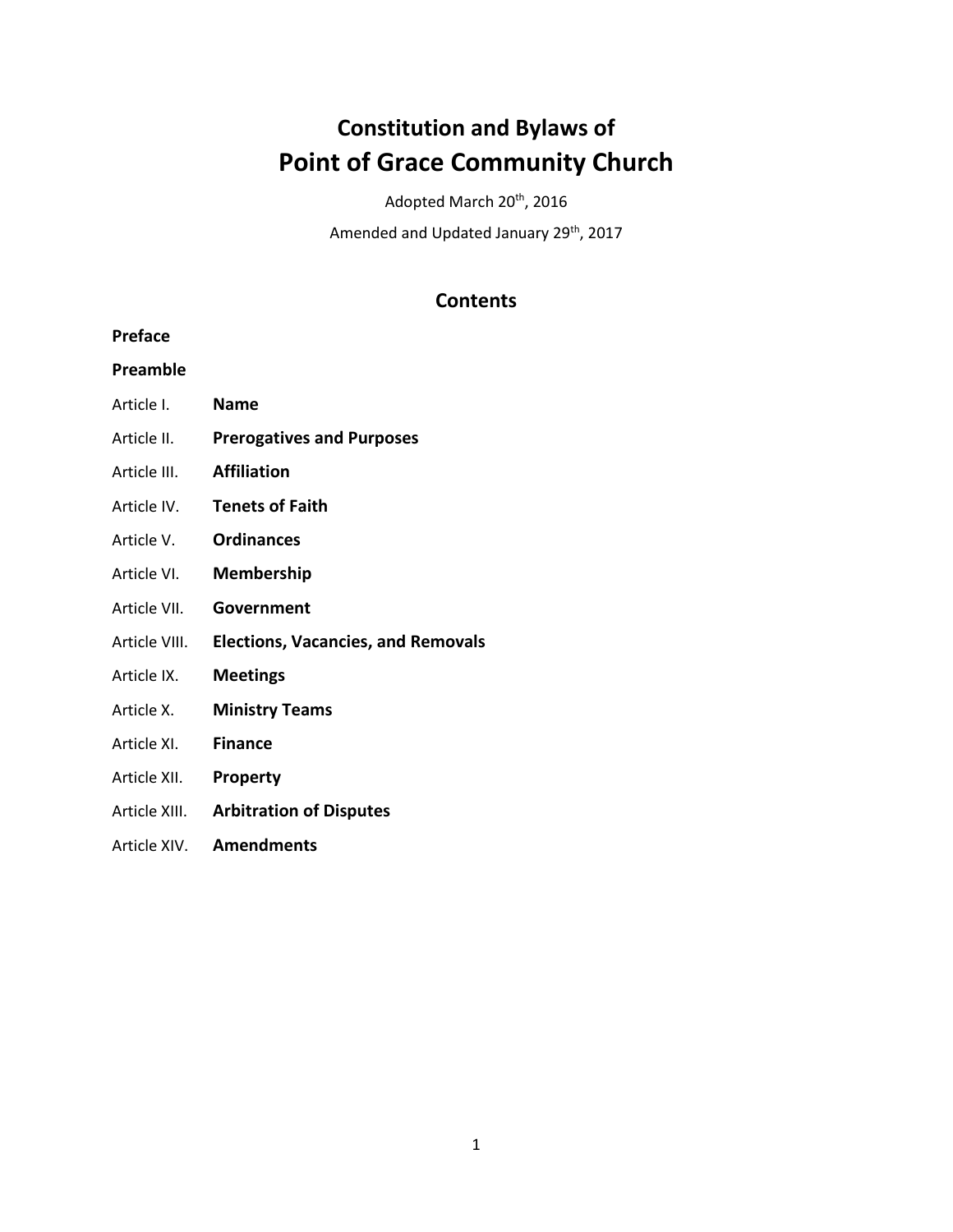# **Preface**

Point of Grace Community Church held its first public worship service in a theater on the southwest side of Madison, WI on September 14<sup>th</sup>, 1998. After three years in rented spaces, we moved to our current location on Raymond Road thanks to the generous invitation of the Wisconsin/Northern Michigan District (WNMD) of the Assemblies of God. The first 16 years of our existence have been filled with challenges, miracles, and an ever growing love for each other and God. While much has changed over the years, our commitment to God's word has been unwavering. God has been incredibly gracious and faithful to us. Our greatest desire has been to **glorify** Him through genuine **worship**, by inviting others to follow Christ (**evangelism**), through sacrificial and loving **service** to each other and our community, by becoming more and more like Jesus (**discipleship**), and building a **community** of believers who love each other deeply and well.

For our first 16 years, we existed under the legal and spiritual oversight of the WNMD for which we are very grateful. This constitution is intended to allow Point of Grace to grow stronger as a local body of Christ, to give increased ownership and responsibility to its members who compose this body, and to provide greater decision making power related to leadership and property especially. This step of growth is strongly advocated by the WNMD leadership because of their desire for God's glory through strong churches. This step is embraced by the members of Point of Grace for the same reasons.

From the beginning of our church, we have placed a high value on humility and love. Relatedly, we have adopted a casual style and avoided undue hierarchy and bureaucracy. After all, who wants "organized religion?" However, we understand the importance of having a constitution in that it allows us to move forward in unity of method and purpose, is especially important during periods of transition or confusion, and is legally required. This document is similar to a skeleton in the body—generally unseen but providing necessary structure for strength. This constitution is based primarily on the recommendations of the Assemblies of God and adapted for our particular context with help from the examples of other biblically functioning churches.

This document strengthens our support and commitment to a larger fellowship of churches (WNMD). We feel this is valuable and important for the sake of accountability and effectiveness. Just as a local body of believers can accomplish much more when they work together, so too can churches. The Assemblies of God, as a movement, has been one of the most effective agents of evangelism and discipleship around the world. We want to be a strong local church and also a part of a global community advancing His Kingdom.

## **Preamble**

For the purpose of establishing and maintaining a place for the worship of God, our Heavenly Father; to provide for Christian fellowship for those of like precious faith, where the Holy Spirit may work and move without hindrance according to scripture; to assume our share of responsibility and the privilege of advancing the gospel of Jesus Christ, by all available means, both at home and internationally; we, the members of this assembly, do hereby recognize ourselves as a local assembly in fellowship with, and as a part of, the General Council of the Assemblies of God, and the Wisconsin/Northern Michigan District Council of the Assemblies of God; and that we do hereby adopt the following articles of church order and submit ourselves to be governed by them.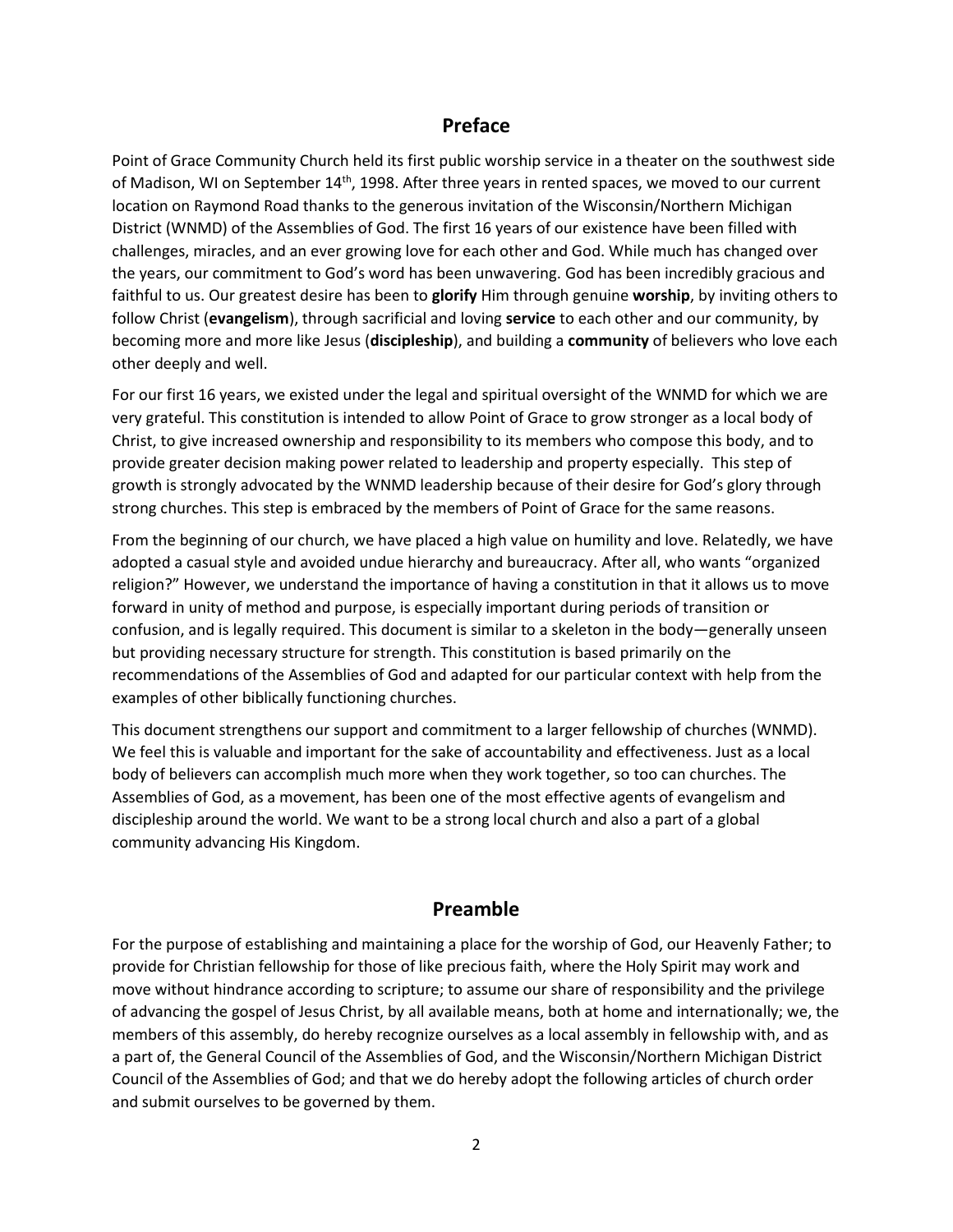## ARTICLE I**. NAME**

The name of this assembly shall be *Point of Grace Community Church of the Assemblies of God*

# ARTICLE II. **PREROGATIVES AND PURPOSES**

The prerogatives and purposes of a General Council affiliated assembly shall be:

#### **To Govern**

This assembly shall have the right to govern itself and to conduct its own affairs according to the standard of the New Testament and of the Wisconsin/Northern Michigan District Council and the General Council of the Assemblies of God. This right shall specifically include such matters as the calling of a pastor, the election of the Church Council, the discipling of its members, and the conducting of its own services and church program.

#### **To Acquire and Dispose**

In connection therewith, or incidental thereto, this assembly shall have the right to purchase or acquire by gift, bequest or otherwise, either directly or as trustee, and to own, hold in trust, use, sell, convey, mortgage, lease, or otherwise dispose of any real estate or chattels as may be necessary for the furtherance of its purposes, and to exercise all other powers conferred upon it by its charter or by the applicable nonprofit corporation law of Wisconsin; all in accordance with its bylaws as the same may be hereafter amended.

#### **To Worship, Fellowship, Propagate, and Demonstrate Compassion**

The purpose of this assembly shall be to establish and maintain a place for the worship of God, our Heavenly Father, to provide for Christian community for those of like precious faith, where the Holy Spirit may move and be active according to biblical teaching, and to assume our share of responsibility and the privilege of advancing the gospel of Jesus Christ by all available means, both at home and internationally, and demonstrate the love of Christ through acts of compassion.

#### **To Cooperate**

This assembly shall cooperate with the District Council and the General Council to extend the work and kingdom of God throughout the world. It shall support the missionary program as agreed upon. It shall support the District Council and the General Council through its participation and share in the support of the ministries of these bodies.

## **To Recognize**

This assembly shall recognize that the District Council and the General Council have the authority and right to approve scriptural doctrine and conduct; also to disapprove unscriptural doctrine and conduct and to withdraw their certificates of membership if deemed necessary. See Article IX of the Bylaws of The General Council of the Assemblies of God.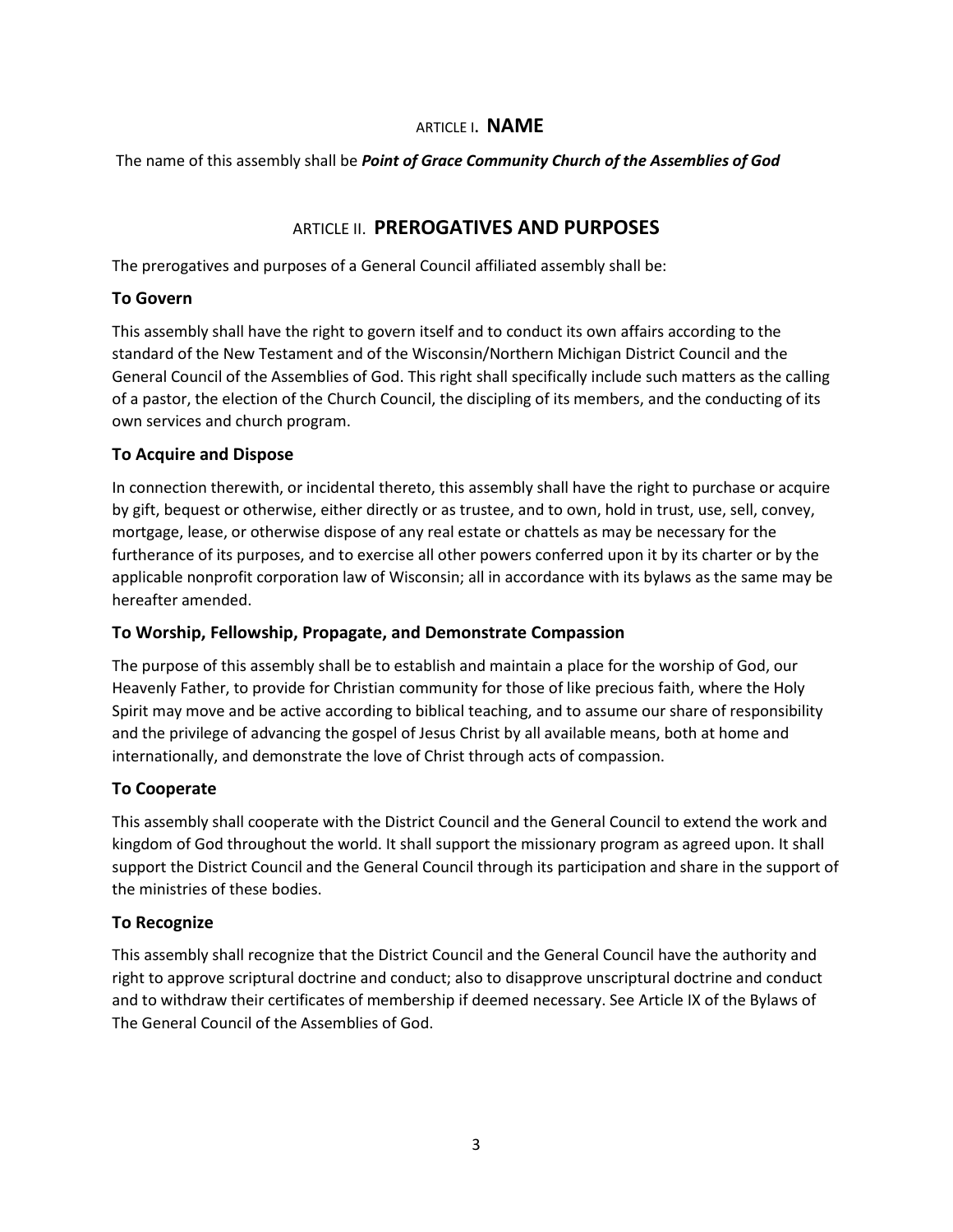# ARTICLE III. **AFFILIATION**

While maintaining its inherent rights to sovereignty in the conduct of its own affairs as herein set forth, this assembly shall voluntarily enter into full cooperative fellowship with assemblies of like precious faith, associated in the Wisconsin/Northern Michigan District Council of the Assemblies of God, and the General Council of the Assemblies of God, and shall share in the privileges and assume the responsibilities enjoined by that affiliation. Officers of the District Council and General Council shall be recognized and respected by the pastor and members of this assembly.

As a member of the General Council, this assembly has the right to request the assistance of both the General Council and the District Council in dealing with any of its problems, upon the request of the pastor, a majority of the church council, or a petition signed by at least twenty percent (20%) of the active voting members of the assembly. Only those members who have regularly attended services of, and supported, this assembly for a period of at least three consecutive months prior to signing the petition shall be counted.

It is understood and agreed that this assembly shall conform its standards of membership, qualifications for elders, and requirements for a pastor to those standards set by the District Council and the General Council of the Assemblies of God.

By its affiliation, the assembly—directors, officers, and members—agree that no provision of these bylaws shall be inconsistent with the constitution and bylaws of both the Wisconsin/Northern Michigan District Council of the Assemblies of God and the General Council of the Assemblies of God as now in effect or hereafter amended.

# ARTICLE IV. **TENETS OF FAITH**

The Bible is our all-sufficient rule for faith and practice. This statement of fundamental truths is intended simply as a basis of fellowship among us (i.e., that we all speak the same thing, 1 Corinthians 1:10; Acts 2:42). The phraseology employed in this statement is not inspired or contended for, but the truth set forth is held to be essential to a full-gospel ministry. No claim is made that it contains all biblical truth, only that it covers our need as to these fundamental doctrines.

## **The Scriptures Inspired**

The scriptures, both the Old and New Testaments, are verbally inspired of God and are the revelation of God to man, the infallible, authoritative rule of faith and conduct (2 Timothy 3:15-17, 1 Thessalonians 2:13, Hebrews 4:12).

#### **The One True God**

The one true God has revealed himself as the eternally self-existent "I AM," the Creator of heaven and earth and the Redeemer of mankind. He has further revealed himself as embodying the principles of relationship and association as Father, Son, and Holy Spirit (Deuteronomy 6:4; Isaiah 43:10, 11; Matthew 28:19; Luke 3:22).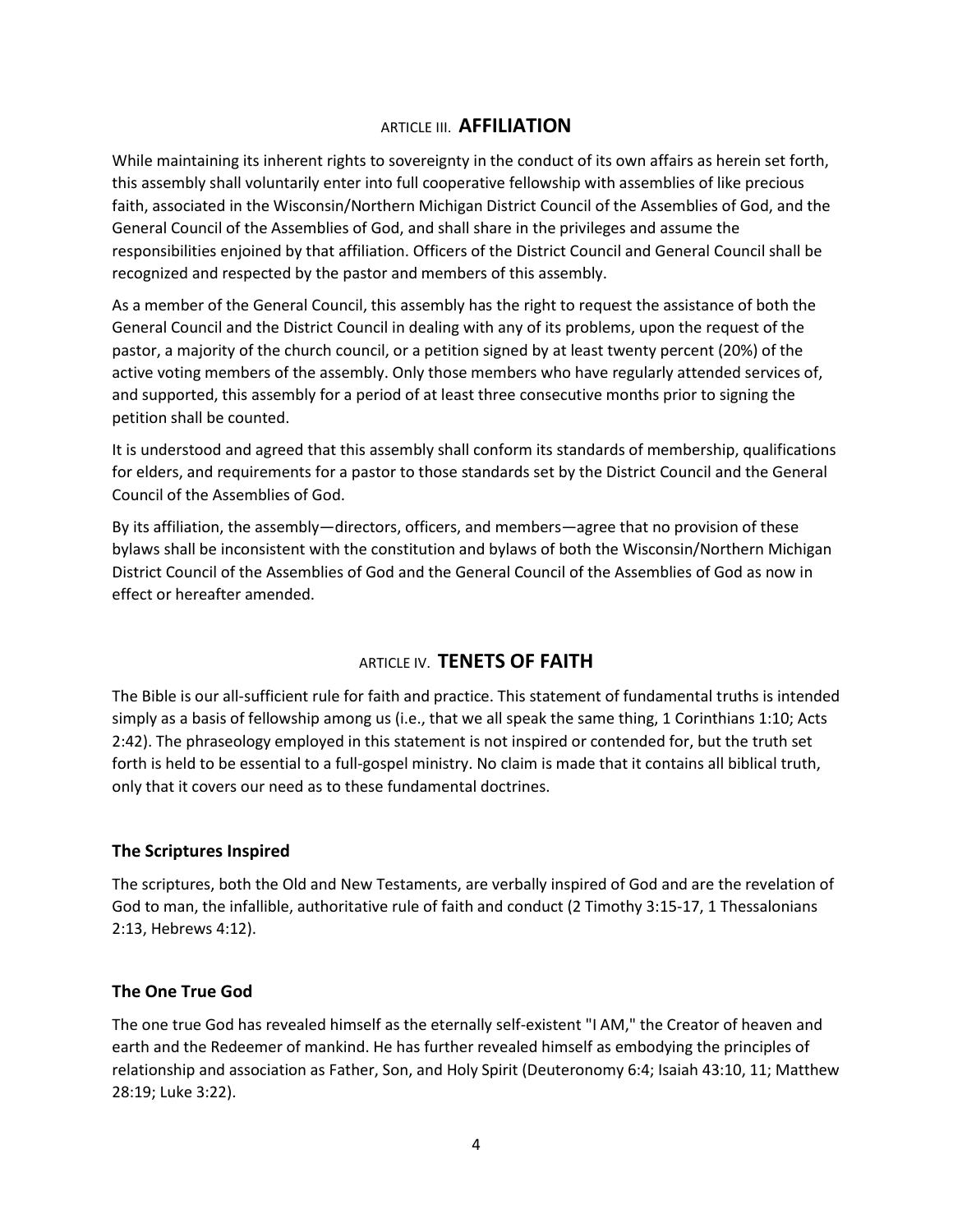#### **The Adorable Godhead**

#### *Terms Defined*

The terms trinity and persons, as related to the Godhead, while not found in the Scriptures, are words in harmony with Scripture, whereby we may convey to others our immediate understanding of the doctrine of Christ respecting the Being of God, as distinguished from "gods many and lords many." We therefore may speak with propriety of the Lord our God, who is One Lord, as a Trinity or as one Being of three persons, and still be absolutely scriptural (examples, Matthew 28:19; 2 Corinthians 13:14; John 14:16,17).

#### *Distinction and Relationship in the Godhead*

Christ taught a distinction of persons in the Godhead which He expressed in specific terms of relationship, as Father, Son, and Holy Spirit, but that this distinction and relationship, as to its mode is inscrutable and incomprehensible, because unexplained (Luke 1:35; 1 Corinthians 1:24; Matthew 11:25-27; 28:19; 2 Corinthians 13:14; 1 John 1:3,4).

#### *Unity of the One Being of Father, Son, and Holy Spirit*

Accordingly, therefore, there is that in the Father which constitutes Him the Father and not the Son; there is that in the Son which constitutes Him the Son and not the Father; and there is that in the Holy Spirit which constitutes Him the Holy Spirit and not either the Father or the Son. Wherefore the Father is the Begetter; the Son is the Begotten; and the Holy Spirit is the One proceeding from the Father and the Son. Therefore, because these three persons in the Godhead are in a state of unity, there is but one Lord God Almighty and His name one (John 1:18; 15:26; 17:11, 21; Zechariah 14:9).

The Father, the Son, and the Holy Spirit are never identical as to person; nor confused as to relation; nor divided in respect to the Godhead; nor opposed as to cooperation. The Son is in the Father and the Father is in the Son as to relationship. The Son is with the Father and the Father is with the Son, as to fellowship. The Father is not from the Son, but the Son is from the Father, as to authority. The Holy Spirit is from the Father and the Son proceeding, as to nature, relationship, cooperation, and authority. Hence no person in the Godhead either exists or works separately or independently of the others (John 5:17-30, 32, 37; 8:17, 18).

#### *The Title, Lord Jesus Christ*

The appellation Lord Jesus Christ is a proper name. It is never applied in the New Testament either to the Father or to the Holy Spirit. It therefore belongs exclusively to the Son of God (Romans 1:1-3, 7; 2 John 3).

#### *The Lord Jesus Christ, God with us*

The Lord Jesus Christ, as to His divine and eternal nature, is the proper and only Begotten of the Father, but as to His human nature, He is the proper Son of Man. He is, therefore, acknowledged to be both God and man; who because He is God and man, is "Immanuel," God with us (Matthew 1:23; 1 John 4:2, 10, 14; Revelation 1:13,17).

#### *The Title, Son of God*

Since the name Immanuel embraces both God and man, in the one person, our Lord Jesus Christ, it follows that the title Son of God describes His proper deity, and the title Son of Man,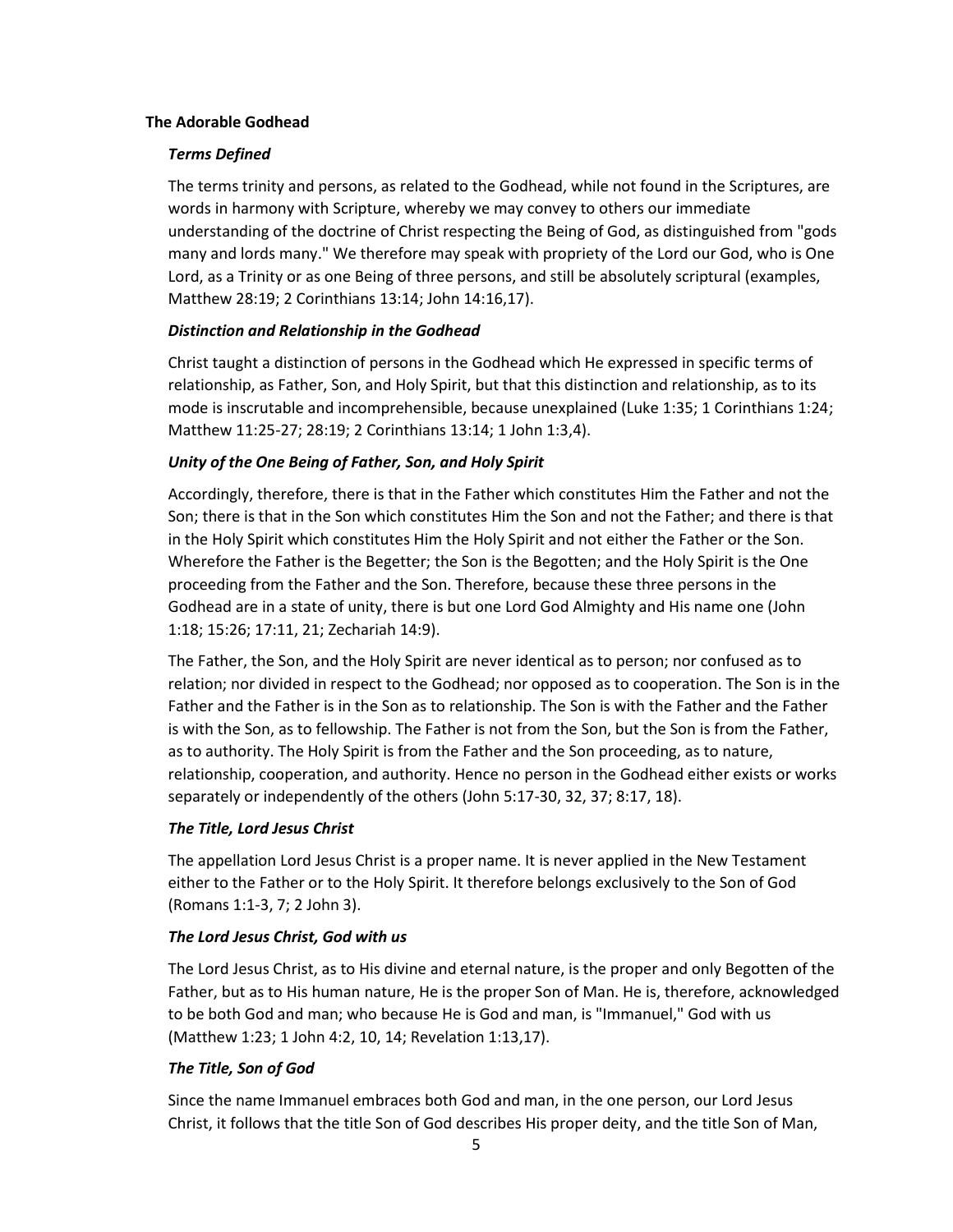His proper humanity. Therefore, the title Son of God belongs to the order of eternity, and the title Son of Man to the order of time (Mat. 1:21-23; 2 John 3; 1 John 3:8; Hebrews 7:3; 1:1-13).

## *Transgression of the Doctrine of Christ*

Wherefore, it is a transgression of the doctrine of Christ to say that Jesus Christ derived the title Son of God solely from the fact of the Incarnation, or because of His relation to the economy of redemption. Therefore, to deny that the Father is a real and eternal Father, and that the Son is a real and eternal Son, is a denial of the distinction and relationship in the Being of God; a denial of the Father and Son; and a displacement of the truth that Jesus Christ is come in the flesh (2 John 9; John 1:1,2,14,18,29,49; 1 John 2:22,23; 4:1-5; Hebrews 12:2).

## *Exaltation of Jesus Christ as Lord*

The Son of God, our Lord Jesus Christ, having by himself purged our sins, sat down on the right hand of the Majesty on high, angels and principalities and powers having been made subject unto Him. And having been made both Lord and Christ, He sent the Holy Spirit that we, in the name of Jesus, might bow our knees and confess that Jesus Christ is Lord to the glory of God the Father until the end, when the Son shall become subject to the Father that God may be all in all (Hebrews 1:3; 1 Peter 3:22; Acts 2:32-36; Romans 14:11; 1 Corinthians 15:24-28).

## *Equal Honor to the Father and to the Son*

Wherefore, since the Father has delivered all judgment unto the Son, it is not only the express duty of all in heaven and on earth to bow the knee, but it is an unspeakable joy in the Holy Spirit to ascribe unto the Son all the attributes of deity, and to give Him all the honor and the glory contained in all the names and titles of the Godhead except those which express relationship (see paragraphs b, c, and d), and thus honor the Son even as we honor the Father (John 5:22,23; 1 Peter 1:8; Revelation 5:6-14; Philippians 2:8,9; Revelation 7:9,10; 4:8-11).

## **The Deity of the Lord Jesus Christ**

## *The Lord Jesus Christ is the eternal Son of God. The Scriptures declare:*

His virgin birth (Matthew 1:23; Luke 1:31, 35).

His sinless life (Hebrews 7:26; 1 Peter 2:22).

His miracles (Acts 2:22; 10:38).

His substitutionary work on the cross (1 Corinthians 15:3; 2 Corinthians 5:21).

His bodily resurrection from the dead (Matthew 28:6; Luke 24:39; 1 Corinthians 15:4).

His exaltation to the right hand of God (Acts 1:9, 11; 2:33; Philippians 2:9-11; Hebrews 1:3).

## **The Fall of Man**

Man was created good and upright; for God said, "Let us make man in our image, after our likeness." However, man by voluntary transgression fell and thereby incurred not only physical death but also spiritual death, which is separation from God (Genesis 1:26, 27; 2:17; 3:6; Romans 5:12-19).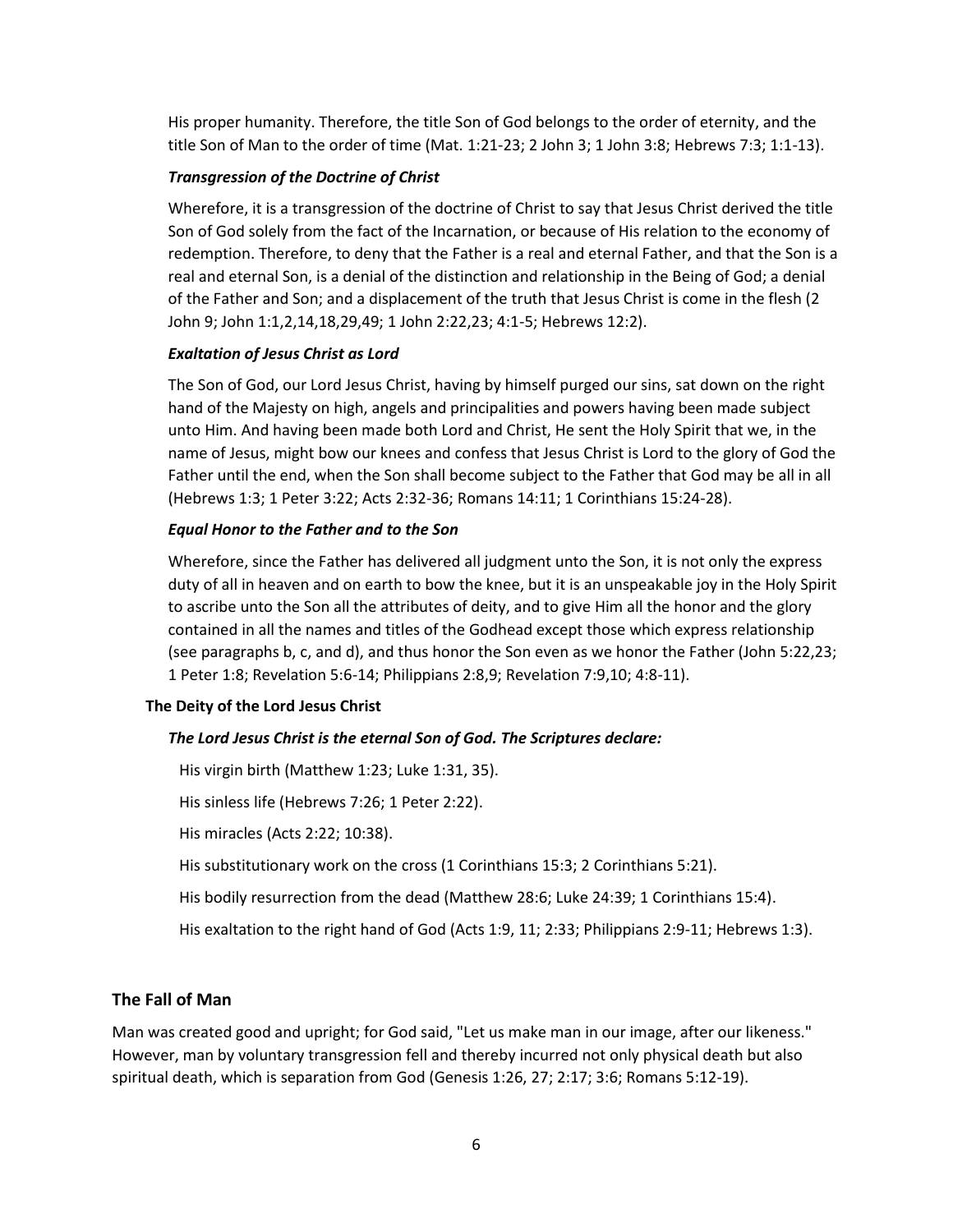### **The Salvation of Man**

Man's only hope of redemption is through the shed blood of Jesus Christ the Son of God.

#### **Conditions to Salvation**

Salvation is received through repentance toward God and faith toward the Lord Jesus Christ. By the washing of regeneration and renewing of the Holy Spirit, being justified by grace through faith, man becomes an heir of God according to the hope of eternal life (Luke 24:47; John 3:3; Romans 10:13- 15; Ephesians 2:8; Titus 2:11; 3:5-7).

#### **The Evidences of Salvation**

The inward evidence of salvation is the direct witness of the Spirit (Romans 8:16). The outward evidence to all men is a life of righteousness and true holiness (Ephesians 4:24; Titus 2:12).

## **The Ordinances of the Church**

#### **Baptism in Water**

The ordinance of baptism by immersion is commanded in the Scriptures. All who repent and believe on Christ as Savior and Lord are to be baptized. Thus they declare to the world that they have died with Christ and that they also have been raised with Him to walk in newness of life (Matthew 28:19; Mark 16:16; Acts 10:47, 48; Romans 6:4).

#### **Holy Communion**

The Lord's Supper, consisting of the elements--bread and the fruit of the vine--is the symbol expressing our sharing the divine nature of our Lord Jesus Christ (2 Peter 1:4); a memorial of His suffering and death (1 Corinthians 11:26); and a prophecy of His second coming (1 Corinthians 11:26); and is enjoined on all believers "till He come!"

## **The Baptism in the Holy Spirit**

All believers are entitled to and should ardently expect and earnestly seek the promise of the Father, the baptism in the Holy Spirit and fire, according to the command of our Lord Jesus Christ. This was the normal experience of all in the early Christian church. With it comes the enduement of power for life and service, the bestowment of the gifts and their uses in the work of the ministry (Luke 24:49; Acts 1:4- 8; 1 Corinthians 12:1-31). This experience is distinct from and subsequent to the experience of the new birth (Acts 8:12-17; 10:44-46; 11:14- 16; 15:7-9). With the baptism in the Holy Spirit come such experiences as an overflowing fullness of the Spirit (John 7:37-39; Acts 4:8), a deepened reverence for God (Acts 2:43; Hebrews 12:28), an intensified consecration to God and dedication to His work (Acts 2:42), and a more active love for Christ, for His Word, and for the lost (Mark 16:20).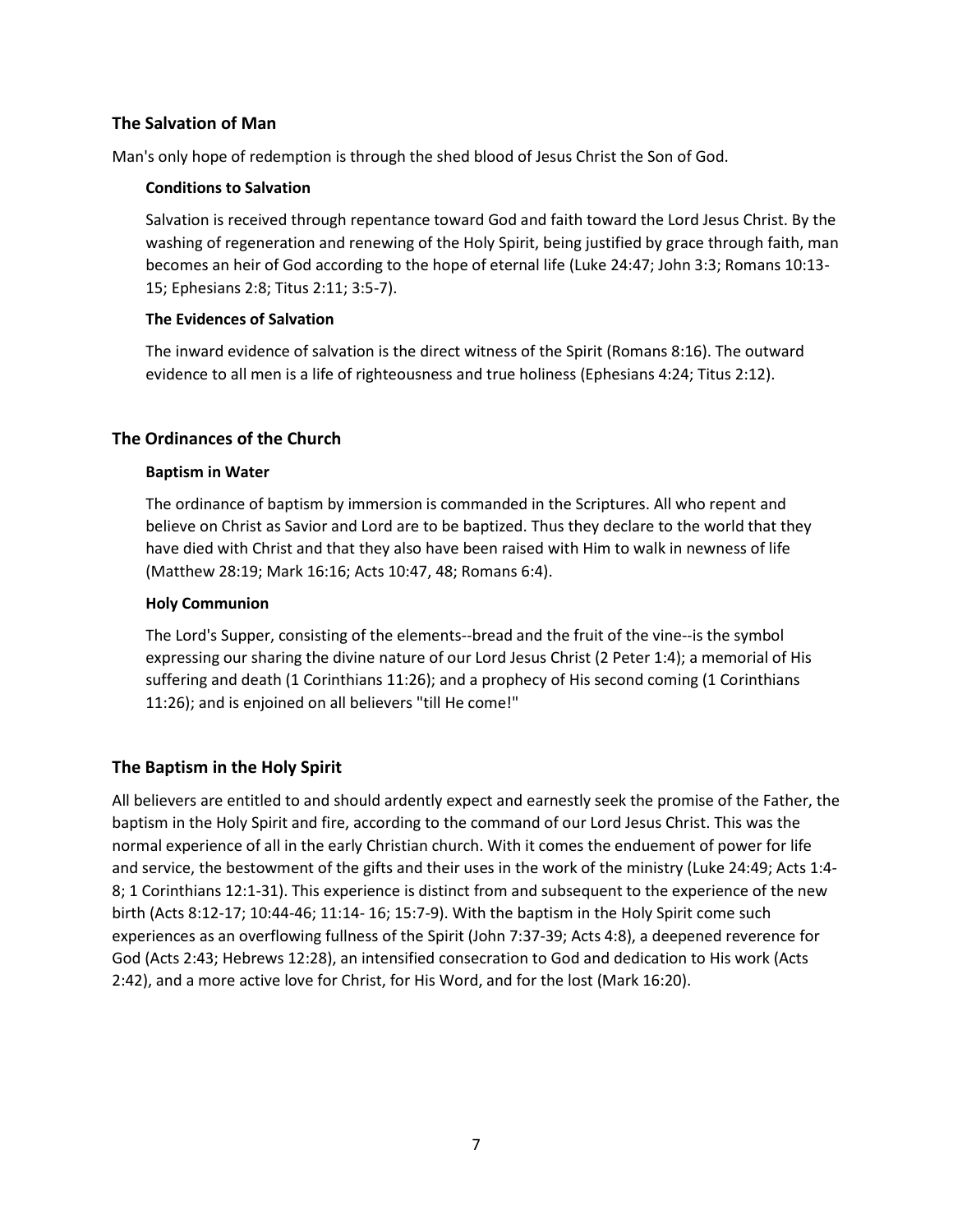# **The Initial Physical Evidence of the Baptism in the Holy Spirit**

The baptism of believers in the Holy Spirit is witnessed by the initial physical sign of speaking with other tongues as the Spirit of God gives them utterance (Acts 2:4). The speaking in tongues in this instance is the same in essence as the gift of tongues (1 Corinthians 12:4-10, 28), but different in purpose and use.

# **Sanctification**

Sanctification is an act of separation from that which is evil, and of dedication unto God (Romans 12:1, 2; 1 Thessalonians 5:23; Hebrews 13:12). Scriptures teach a life of "holiness without which no man shall see the Lord" (Hebrews 12:14). By the power of the Holy Spirit we are able to obey the command: "Be ye holy, for I am holy" (1 Peter 1:15, 16).

Sanctification is realized in the believer by recognizing his identification with Christ in His death and resurrection, and by faith reckoning daily upon the fact of that union, and by offering every faculty continually to the dominion of the Holy Spirit (Romans 6:1-11,13; 8:1,2,13; Galatians 2:20; Philippians 2:12,13; 1 Peter1:5).

# **The Church and Its Mission**

The Church is the body of Christ, the habitation of God through the Spirit, with divine appointments for the fulfillment of her Great Commission. Each believer, born of the Spirit, is an integral part of the general assembly and church of the firstborn, which are written in heaven (Ephesians 1:22, 23; 2:22; Hebrews 12:23).

Since God's purpose concerning man is to seek and to save that which is lost, to be worshiped by man, to build a body of believers in the image of His Son, and to demonstrate His love and compassion for all the world, the priority reason for being of the Assemblies of God as part of the Church is:

- To be an agency of God for evangelizing the world (Acts 1:8; Mat. 28:19, 20; Mark 16:15, 16).
- To be a corporate body in which man may worship God (1 Corinthians 12:13).
- To be a channel of God's purpose to build a body of saints being perfected in the image of His Son (Ephesians 4:11-16; 1 Corinthians 12:28; 14:12).
- To be a people who demonstrate God's love and compassion for all the world (Psalm 112:9; Galatians 2:10; 6:10; James 1:27).

The Assemblies of God exists expressly to give continuing emphasis to this reason for being in the New Testament apostolic pattern by teaching and encouraging believers to be baptized in the Holy Spirit. This experience:

- Enables them to evangelize in the power of the Spirit with accompanying supernatural signs (Mark 16:15-20; Acts 4:29-31; Hebrews 2:3, 4).
- Adds a necessary dimension to a worshipful relationship with God (1 Cor 2:10-16; 1 Cor 12-14).
- Enables them to respond to the full working of the Holy Spirit in expression of fruit and gifts and ministries as in New Testament times for the edifying of the body of Christ and care for the poor and needy of the world (Galatians 5:22-26; Matthew 25:37-40; Galatians 6:10; 1 Corinthians 14:12; Ephesians 4:11,12; 1 Corinthians 12:28; Colossians 1:29).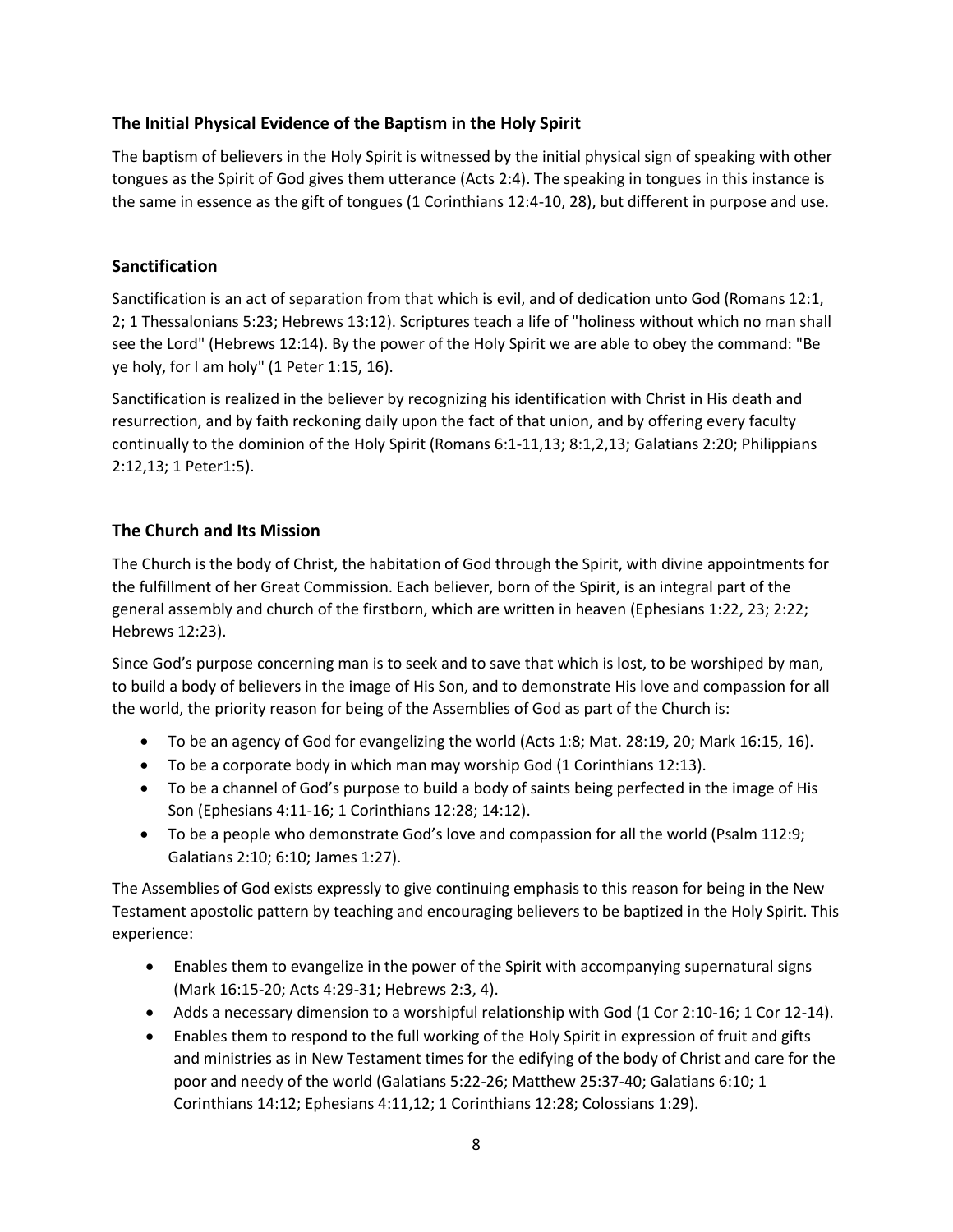## **The Ministry**

A divinely called and scripturally ordained ministry has been provided by our Lord for the fourfold purpose of leading the Church in: (1) evangelization of the world (Mark 16:15-20), (2) worship of God (John 4:23,24), (3) building a Body of saints being perfected in the image of His Son (Eph. 4:11,16), and (4) meeting human need with ministries of love and compassion (Ps. 112:9; Gal. 2:10; 6:10; James 1:27).

#### **Divine Healing**

Divine healing is an integral part of the gospel. Deliverance from sickness is provided for in the Atonement, and is the privilege of all believers (Isaiah 53:4, 5; Matthew 8:16, 17; James 5:14-16).

## **The Blessed Hope** *(be ready)*

The resurrection of those who have fallen asleep in Christ and their translation together with those who are alive and remain unto the coming of the Lord is the imminent and blessed hope of the Church (1 Thessalonians 4:16,17; Romans 8:23; Titus 2:13; 1 Corinthians 15:51, 52).

# **The Millennial Reign of Christ** *(be ready)*

The second coming of Christ includes the rapture of the saints, which is our blessed hope, followed by the visible return of Christ with His saints to reign on the earth for one thousand years (Zechariah 14:5; Matthew 24:27,30; Revelation 1:7; 19:11-14; 20:1-6). This millennial reign will bring the salvation of national Israel (Ezekiel 37:21, 22; Zephaniah 3:19, 20; Romans 11:26, 27) and the establishment of universal peace (Isaiah 11:6-9; Psalm 72:3-8; Micah 4:3, 4).

## **The Final Judgment** *(hell is real and real people go there)*

There will be a final judgment in which the wicked dead will be raised and judged according to their works. Whosoever is not found written in the Book of Life, together with the devil and his angels, the beast and the false prophet, will be consigned to everlasting punishment in the lake which burns with fire and brimstone, which is the second death (Mat. 25:46; Mark 9:43-48; Rev. 19:20; 20:11-15; 21:8).

## **The New Heavens and the New Earth**

"We, according to His promise, look for new heavens and a new earth, wherein dwells righteousness" (2 Peter 3:13; Revelation 21 and 22).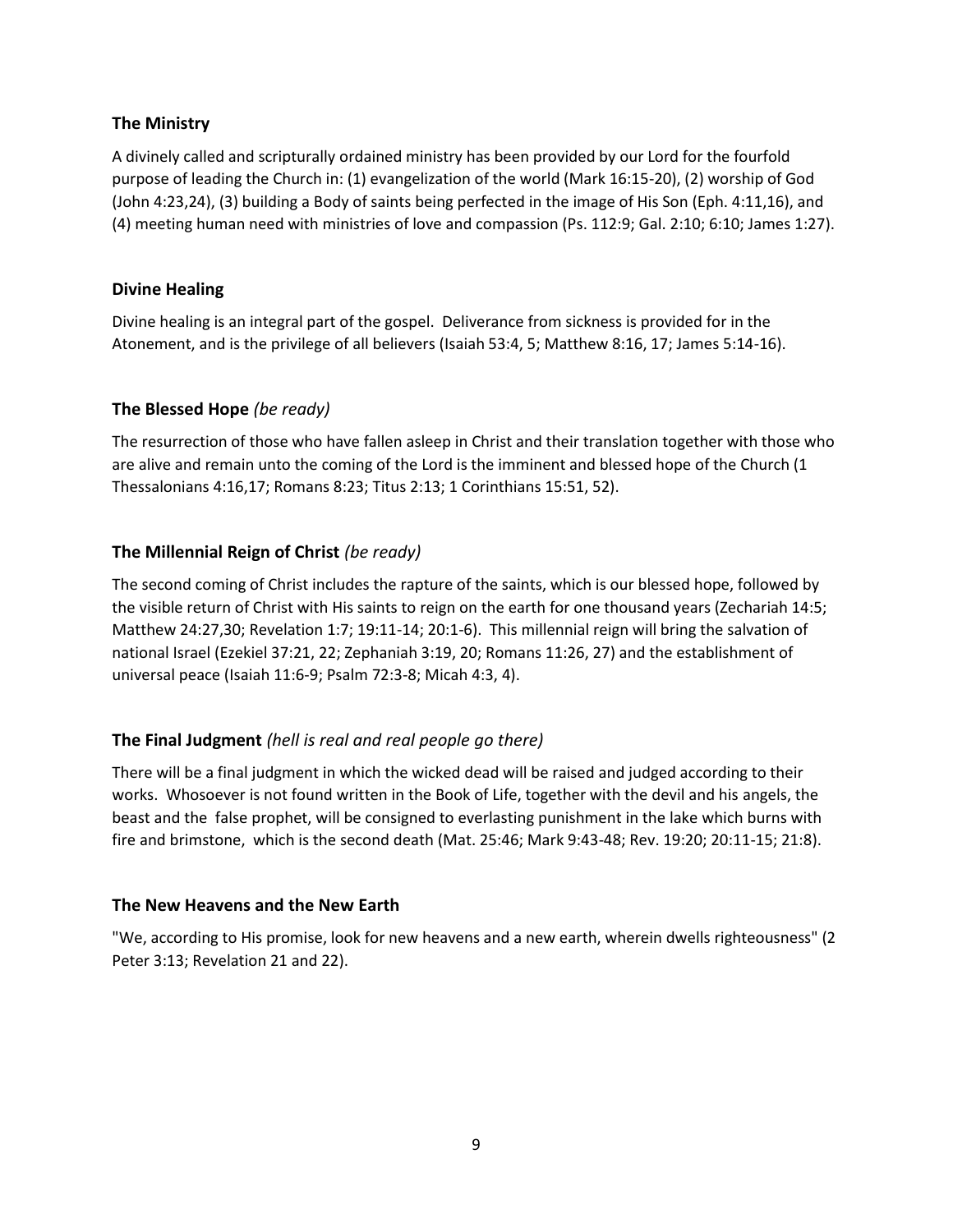# ARTICLE V. **ORDINANCES**

#### **Baptism in Water**

The ordinance of baptism by immersion in water (Matthew 28:19) shall be administered to all who have believed on the Lord Jesus Christ to the saving of their souls, and who give clear evidence of their salvation (Romans 6:3-5; Colossians 2:12).

## **Holy Communion**

The ordinance of the Lord's Supper (Luke 22:19, 20; 1 and Cor. 11:23-26) shall be observed the first Sunday of each month unless adjusted to a specific alternative week for a specific theme or purpose.

#### ARTICLE VI. **MEMBERSHIP**

Our desire is for *everyone* to feel accepted and valued at Point of Grace regardless of where one might be on their spiritual journey. Our hope is that many who don't know Christ or are immature in their faith will be part of our fellowship, that they will feel loved by God and his people, and take every opportunity to grow in Him. Even though all are welcome to attend, the standard for membership is high because Jesus' standard and calling are high and we wish to promote and safeguard a devotion to God and the body of his Son that approximates the obedience and devotion to which Jesus himself calls us.

#### **Membership Eligibility**

Active voting membership in this assembly is open to all those who possess the following qualifications:

- A testimony to an experience of the "new birth."
- Having been baptized in water as an act of decisive obedience to Christ.
- Evidence of a consistent Christian life (Ro 6:4; 8:1-4; 13:13, 14; Ep 4:17-32; 5:1-2, 15; 1 Jo 1:6, 7).
- Willingness to contribute generously and regularly to the financial support of the church. We believe the tithe (10% of one's income) is a very healthy start that God blesses; however, we understand and respect different interpretations of this Old Testament law.
- Acceptance of the Tenets of Faith as set forth in Article IV of these bylaws. Most of the beliefs are in complete agreement with biblical teaching in all evangelical churches. None are without strong biblical support. Some in our body may hold different beliefs at some points—especially in regard to the reality of hell and the details of eschatology. For membership, it's important to have a positive view of the baptism of the Holy Spirit as the believers experienced in Acts, believe that God still baptizes in the Holy Spirit today, and to desire everything God deems best for us. In regard to hell, members must accept that hell is real and unsaved people face eternal judgment. Regarding eschatology, members must believe that Jesus will return and can return at any given moment and we are to live accordingly.
- Having reached at least 18 years of age.
- Having regularly attended services of, and supported, this assembly for a period of at least three consecutive months prior to the date of application for membership.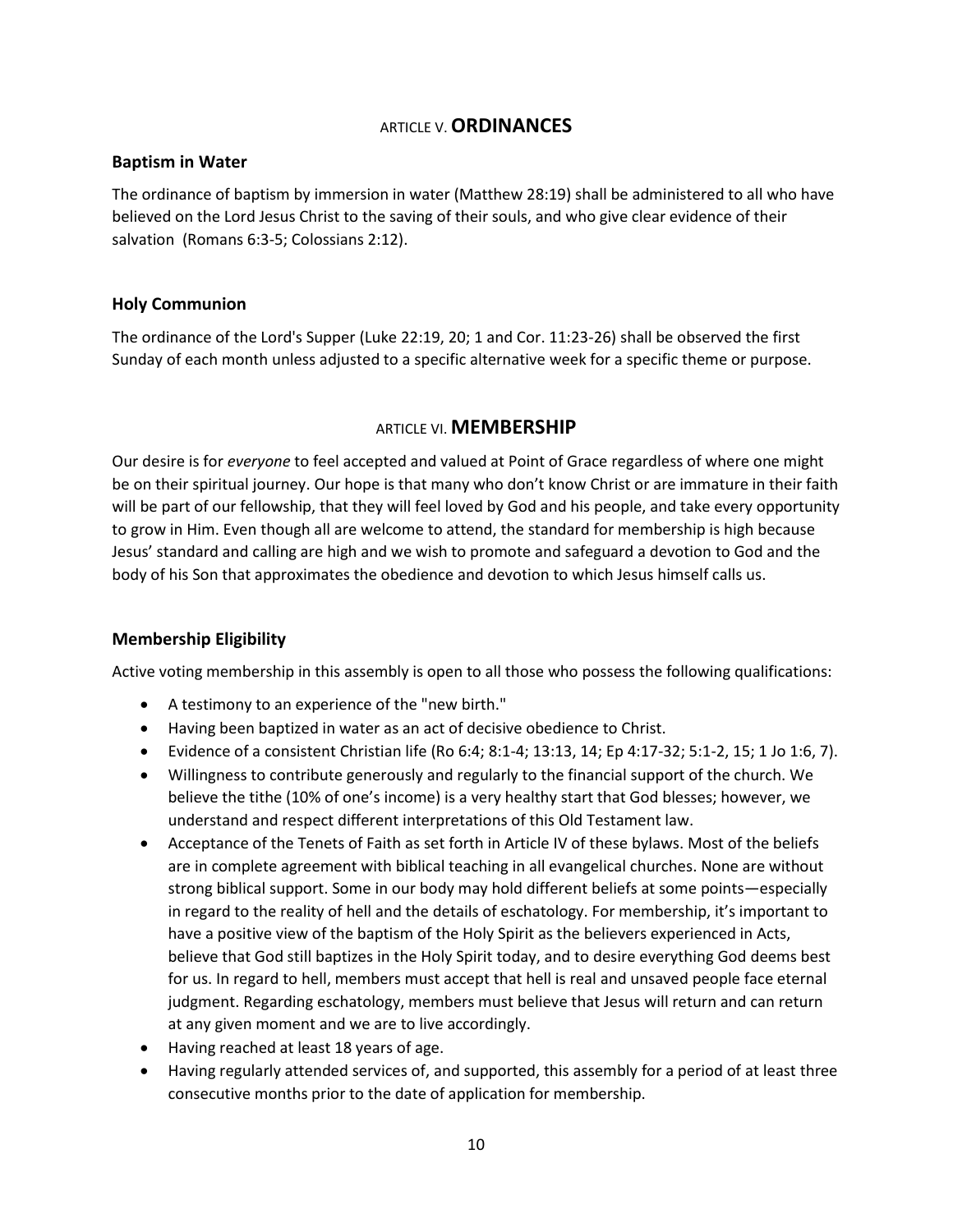Agreement to being governed by the bylaws of this assembly, and of the Wisconsin/Northern Michigan District Council of the Assemblies of God, as both may be amended from time to time.

## **Responsibilities of Membership**

We affirm that to be a member of this spiritual family is to be committed to developing a growing relationship with Jesus and growing relationships with other members of His body. In the context of these relationships, we commit to God and to one another that we will earnestly endeavor to do the following under the leadership of the Holy Spirit:

## **We will prize and protect the unity of our church family by:**

- Acting in love toward other members (Romans 14:19; Ephesians 4:2-3, 32, 1 Peter 1:22)
- Refusing to gossip or stir up dissension (Ephesians 4:29; Proverbs 6:16, 19; Proverbs 16:28)
- Honoring and following our leaders (1 Timothy 5:17; Hebrews 13:17)
- Resolving conflicts by biblical guidelines given us, his church (Mat 18:15-17; Gal 6:1).

## **We will participate in the ministry of our church family by:**

- Regularly worshiping with the large group on weekends and participating in a small group or some other intentional, consistent, welcoming, group of POG members/constituents for the sake of friendship, discipleship and commitment to biblical community (Heb 10:25).
- Giving generously and systematically (Malachi 3:6-12; 1 Cor 16:2; 2 Corinthians 9:6-14)
- Developing a servant's heart (Matthew 20:26-28; Galatians 5:13)
- Discovering our gifts and serving the body with them (Romans 12:3-8; 1 Peter 4:10; Ephesians 4:11-12)

## **We will partner in the mission of our church family by:**

- Praying for its health and growth (Philippians 1:4-5; Colossians 1:9-10)
- Inviting others to attend (Luke 14:23)
- Warmly welcoming those who visit (Romans 15:7)
- Sharing Christ as we have opportunity both here and around the world (1 Peter 3:15)

## **Divorce and Remarriage**

**Membership for those having marriage entanglements previous to following Christ.** There are now among Christian people those who become entangled in their marriage relations in their former lives of sin who do not see how these matters can be adjusted. We recommend that these persons be received into the membership of local assemblies and that their marriage complications be left in the hands of the Lord (1 Corinthians 7:17, 20, 24).

**Common-law marriages.** We recommend that in no case shall persons be accepted into membership who are known to be living in common-law state of matrimony. This recommendation is given in light of our culture's very low commitment to marriage both statistically and attitudinally and the increasing social ills related to the breakdown of marriage and the family.

**Remarriage.** Low standards on marriage and divorce are very hurtful to individuals, to the family, and to the cause of Christ. Therefore, we discourage divorce by all lawful means and teaching. We positively disapprove of Christians getting divorces for any cause except fornication, adultery, and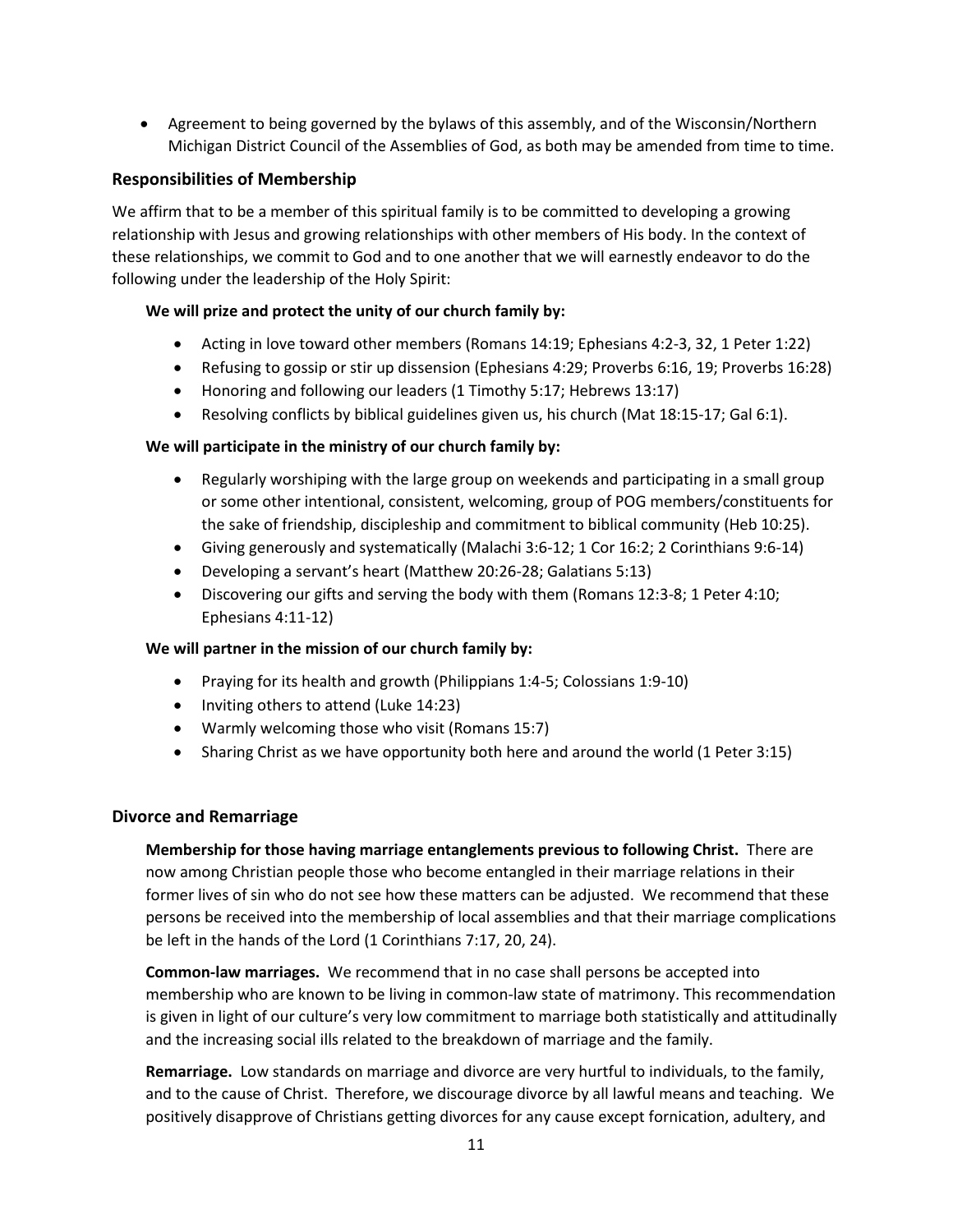abandonment (Matt. 19:9). Where these exceptional circumstances exist or when a Christian has been divorced by an unbeliever, we recommend that the question of remarriage be resolved by believers as they walk in the light of God's Word (1 Corinthians 7:15, 27, 28).

**Local church leadership.** We recommend that divorced and remarried believers be restricted from serving in the office of elder (Titus 1:5–9; 1 Timothy 3:12), except when the divorce occurred prior to conversion (2 Corinthians 5:17), prior to a biblical understanding of marriage and divorce, or for the scriptural causes of a former spouse's marital unfaithfulness (Mathew 19:9), or the abandonment of the believer by the unbeliever (1 Corinthians 7:10–15).

#### **Marriage and Sexuality**

**Biblical definition.** We believe that the term "marriage" has only one meaning and that is marriage sanctioned by God which joins one man and one woman in a single, exclusive union, as delineated in Scripture (Matthew 19:4-6; Genesis 2:22-25).

**Sexual intimacy.** We believe that God intends sexual intimacy to only occur between a man and a woman who are married to each other. We believe that God has commanded that no intimate sexual activity be engaged in outside of marriage between a man and a woman.

**Sexual immorality.** We believe that adultery, pornography, transgenderism, homosexuality, and other types of sexual expression outside of the biblical description of marriage is not God's will (Romans 1:18-27, 1 Corinthians 6:9-20, and 1 Timothy 1:8-11).

*Involvement*. We believe that in order to preserve the function and integrity of our church as the local body of Christ, it is important that members, all persons employed directly by the church (not a contractor), and those who serve as volunteers in positions of spiritual leadership, should agree with this statement on marriage and sexuality and live accordingly.

*Forgiveness***.** We believe that God's love for the sexually immoral is great and He offers forgiveness and restoration to all who believe, confess, and follow Him. Every member of this body is utterly dependent on God's mercy and grace—often in the area of sexual immorality as well as others. We love each other with God's grace while pursuing in his power the life to which he has called us.

*Respect*. We believe that every person must be afforded compassion, love, kindness, respect and dignity. Hateful and harassing behavior or attitudes directed toward any individual are to be repudiated and are not in accord with scripture nor the doctrines of the Church.

#### **Steps to Becoming a Member**

**The Newcomers Small Group.** The first step toward membership is participation in the Newcomers Small Group. This short-term group is offered at least yearly and presents what the Bible has to say about God, salvation, the body of Christ, and its mission.

**Application for membership.** Those individuals who desire to become members of this church shall make written application to the pastor or Church Council. The Church Council shall have the right and authority to determine the eligibility and acceptability of all applicants for membership by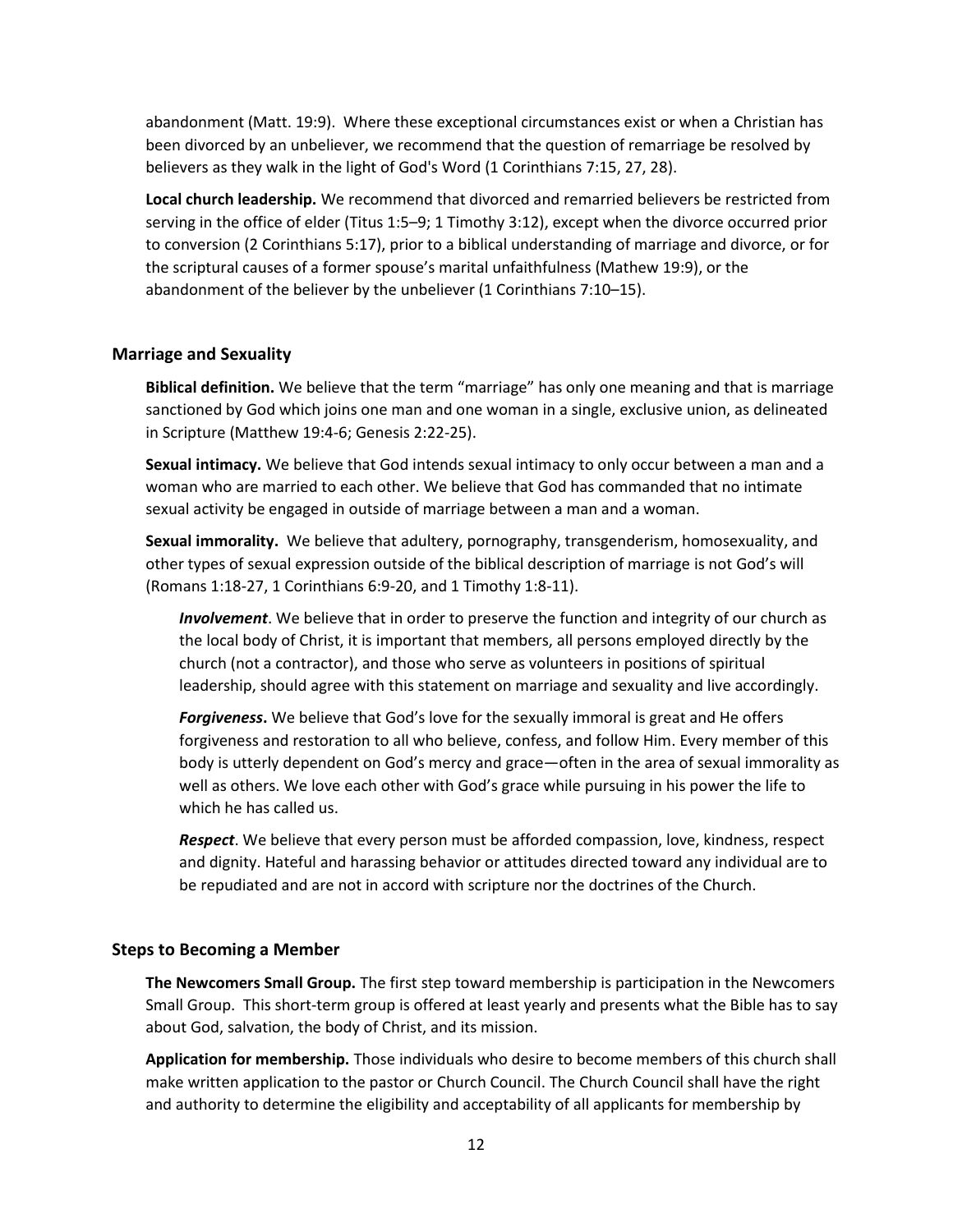majority vote. Those approved for membership by the Church Council shall be received into the church publicly at any of its regular services, and their names thereupon added to the church membership roll. No applicant for membership shall be accepted as a member within 30 days before the annual State of the Church meeting or special stewardship meeting.

**Pastor and spouse.** By virtue of office the pastor shall be considered an active voting member of the church during his tenure. The pastor's spouse shall become an active voting member simultaneously with the pastor, subject to Article VI.

**Transfer members.** A member in good standing of another Assemblies of God church, who satisfies the standards for membership eligibility specified in Article VI (other than the attendance and support requirements), may apply for membership by submitting a letter of transfer from the pastor of the other assembly, upon the approval of a majority of the Church Council.

**Inactive membership.** Active voting members who shall without good cause absent themselves from the services of the assembly for a period of 3 consecutive months or more, or who cease to contribute of their means to its support for a period of 3 consecutive months, may be declared inactive members by a majority vote of the Church Council, and thereupon shall lose their voting privileges until they are restored to the fellowship, their standing to be settled by action of the assembly through its Church Council.

#### **Discipline**

**Grounds**. Discipline is an exercise of scriptural authority for which the church is responsible (Matthew 16:19; 18:15-20; Luke 17:3; John 20:23; Acts 16:4; Ephesians 5:11; 1 Timothy 5:20; 2 Timothy 4:2; Hebrews 13:17). The purpose of discipline is to promote repentance and restoration through exposing sinful behavior. It is to be redemptive in nature as well as corrective. Any member of the assembly is subject to discipline on the basis of unscriptural conduct or doctrinal departure from the Tenets of Faith of this assembly, as determined by the discretion of the Church Council. The discipline of ministers who hold credentials with the Assemblies of God is administered by the District Council and General Council of the Assemblies of God.

**Procedure.** The assembly will follow the disciplinary procedure set forth in Matthew 18:15-20. This procedure consists of the following steps: (1) The pastor or a designated member of the Church Council discusses the charges with the member in an effort to resolve the matter privately; (2) if the first step does not resolve the matter, then the member shall meet with the pastor and Church Council or with a designated committee of the Church Council in an effort to resolve the matter privately; (3) if the first or second steps do not resolve the matter, then the member or the Church Council may submit the matter to the membership of the assembly in a special stewardship meeting called for that purpose. Only active voting members of the church shall be permitted to attend such a special stewardship meeting. The decision of a majority of the voting members present at such a meeting shall be final. A member found guilty may be dismissed from membership in the church (Matthew 18:17). However, lesser disciplinary sanctions may be imposed as appropriate, depending on the circumstances of each case. The overriding principles for such a process are gentleness, respect, love, redemption, as-private-as-possible, and objective (rather than subjective).

**Resignations**. Members who are under discipline by this assembly forfeit and waive the right to resign from membership in this assembly. Resignations from membership are possible only by those members in good standing who are not under any disciplinary action.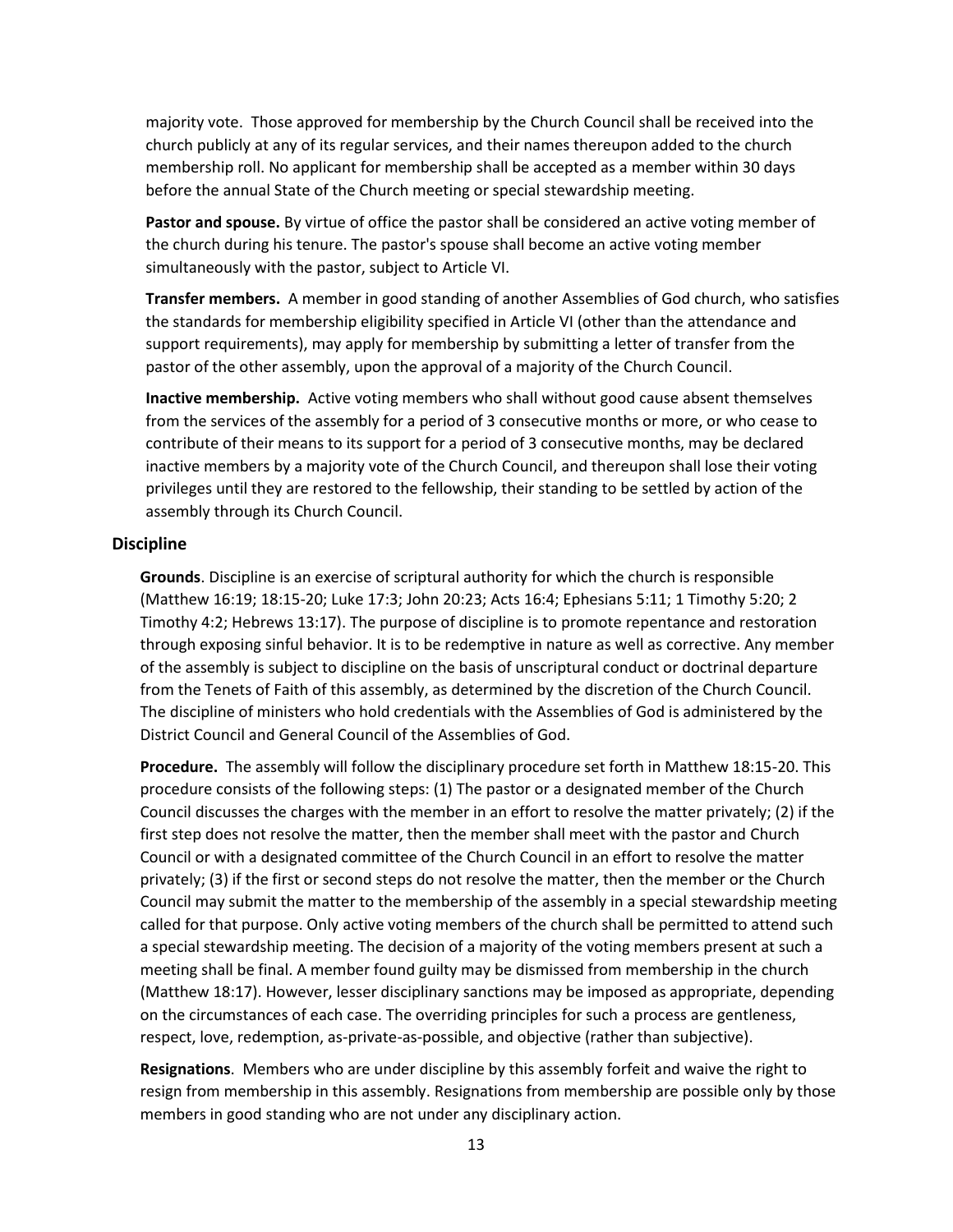# ARTICLE VII. **GOVERNMENT**

#### **The Church Council**

**In General.** The government of this assembly shall be vested in the Church Council to the extent that such authority is not limited by district supervision as provided for under the bylaws of the District Council. The Church Council shall consist of the pastor and two to four elders while the church has less than 100 members. As the church grows, the maximum number of elders will increase by one per 100 members (i.e. 300 or more members would call for seven qualified elders on the Church Council) up until a maximum of twelve. The upper limit of twelve remains no matter the size of the church. The number of members should be established in anticipation of the annual stewardship meeting. The Church Council is the same as what has traditionally been called a "Church Board" or "Deacon Board". We simply prefer using biblical rather than corporate verbiage to describe this group of leaders.

**The Church Council** is chosen by the congregation (see Article VIII) and is ultimately responsible for the ministry, finances, strategy, and vision of Point of Grace.

**Ministry Teams** are formed as needed to assist the pastor and elders in carrying out the ministries of the church. The structure of each team varies according to function. It is important that team leaders maintain a servant's heart and desire to work with other ministries in the church and submit appropriately to the Church Council for the sake of love, unity of purpose, and real effectiveness in regard to the Great Commission (Matthew 28:18-20).

**Qualifications of Church Council members.** See qualifications for pastors and elders below.

#### **Duties of the Church Council**

- The Church Council shall have general charge and management of the affairs, funds, and property of the assembly. The Church Council shall have the authority to carry out the purposes of the assembly according to its charter and these bylaws.
- The Church Council shall act in the examination of applications for membership and in the administration of discipline.
- For so long as the church is temporarily without a pastor, the remaining members of the Church Council shall be empowered to select a temporary chairman of the Church Council.
- The Church Council shall elect a secretary from among its members.
- The Church Council shall elect a treasurer from among the active voting members who meet the qualifications for such office.
- The Church Council shall provide overall spiritual leadership by pursuing wisdom through prayer, training, reading, learning, and discussion so that our body can continue to grow (avoid stagnation).

## **Officers**

**In General.** There shall be a president, elders, secretary, and treasurer. The pastor, by virtue of office, shall be the president and chairman of the Church Council. The offices of secretary and treasurer may be held simultaneously by the same individual.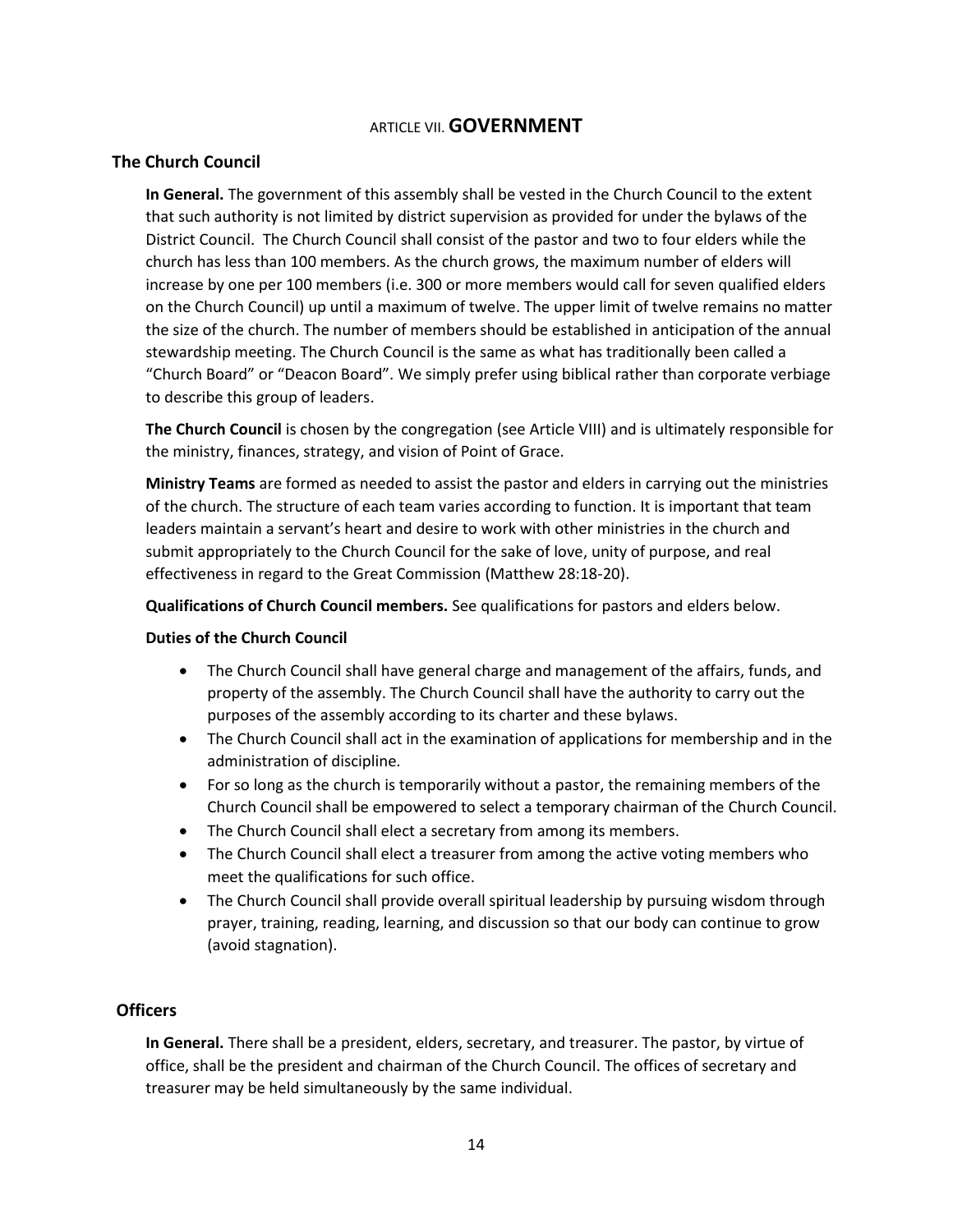#### **Qualifications**

Pastor. The pastor shall be in good standing with both the General Council of the Assemblies of God and the District Council. Such standing represents fulfillment of biblical and spiritual qualifications confirmed annually by the WNMD. Of course, the pastor must fulfill all that is fairly and biblically asked of membership of Point of Grace as well.

*Elders.* The elders shall be persons of mature Christian experience and knowledge, who shall be expected to meet the requirements set forth in 1 Timothy 3 and Acts 6. He/she shall be at least 23 years old, and shall have been members of the assembly for at least one year. He/she shall currently support the church with their tithes and offerings, have a cooperative spirit, and regularly attend church services. In general, they shall not hold ministerial credentials; however, exceptions can be made if a credentialed nominee is approved by a majority of the Church Council.

Divorced and remarried believers shall be restricted from serving in the office of elder (Titus 1:5–9; 1 Tim. 3:12), except when the divorce occurred prior to conversion or accurate understanding of biblical truth regarding marriage, (2 Cor. 5:17) or for the scriptural causes of a former spouse's marital unfaithfulness (Matt. 19:9), or the abandonment of the believer by the unbeliever (1 Cor. 7:10–15).

**Secretary.** The secretary shall be an active voting member of this assembly for at least one year immediately preceding election to office, and shall be a member of the Church Council.

*Treasurer*. The treasurer shall be an active voting member of this assembly for at least one year immediately preceding election to office, and shall currently support the church with tithes, and shall have a cooperative spirit, and shall be faithful in attendance at church services.

#### **Duties**

#### *Pastor.*

- Shall be the spiritual overseer of the assembly and shall direct its ministries.
- Shall be recognized as a member of the Church Council, president of the assembly, and shall act as chairman of the State of the Church meeting and special stewardship meetings of the assembly and of the Church Council.
- Shall provide for all services of the assembly and shall specifically arrange for all special meetings. No person shall be invited to speak or preach in the assembly without his approval. The pastor, with the appropriate checks and balances afforded in these bylaws, is responsible for safeguarding the truthful biblical teaching of the body.
- Shall, as chairman of the Church Council, be chairman of the nominating committee for the selection of elder nominees. The pastor shall privately interview those nominated, ascertaining their eligibility and availability to serve as elders.
- Should conduct a training class at least once a year on the responsibilities of the Church Council, elders, secretary, treasurer, and other church leaders. Such a training course shall be based upon the scriptural directives for church leadership and the church bylaws.
- Shall be an ex officio member of all committees and teams.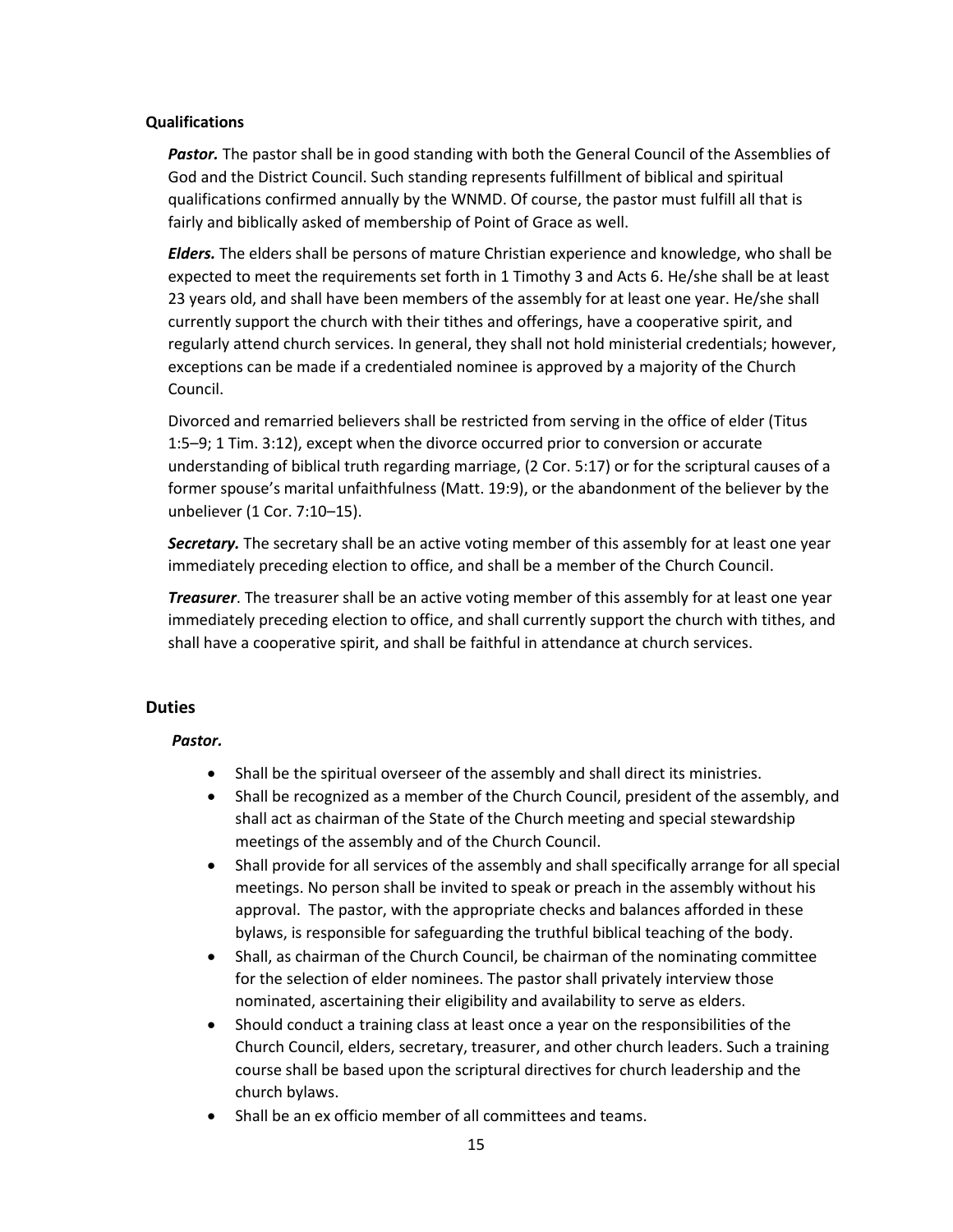#### *Secretary*

- Shall keep the minutes of the official meetings of the Church Council and of the annual State of the Church meeting and special stewardship meetings of the assembly.
- Shall keep a record of the membership of the assembly and perform any other clerical work necessary to the proper discharge of his duties.
- Shall be the custodian of all legal documents.
- Shall file such annual corporation reports with the Secretary of State as may be required by state law.

#### *Treasurer*

- Shall be entrusted with all the finances of the assembly, subject to the supervision of the Church Council, providing supervision of the bookkeeper and all involved in recording donations and making deposits as a prudent investor.
- Shall keep an itemized account of receipts and disbursements, shall present a report for each regular meeting of the Church Council, and shall present an annual report to the assembly in its annual State of the Church meeting.
- Shall assist the assembly in acquiring and maintaining available tax exemptions under state and local law.
- Shall provide a record of all identified giving to each donor at least annually.
- Shall be the custodian of all the financial records of the church.

## **Fiduciary Duties**

The law imposes several fiduciary duties on officers, elders, and trustees, including the duties of due care and diligence, loyalty, avoidance of self-dealing, expending designated contributions for the purposes specified, and not commingling personal and corporate funds.

## **Temporary Church Council**

Should irreconcilable differences arise between the pastor and other members of the Church Council, destroying the unity and the successful ministry of the local assembly, the District Executive Presbytery along with the sectional presbyter (the investigating committee), upon request from the pastor or a majority of the Church Council members, shall investigate such differences. Upon a two-thirds majority vote of the investigating committee they may declare the church under district supervision. The term "district supervision" means that the investigating committee has the authority to (1) suspend the constitution and bylaws of the church, (2) suspend the Church Council, (3) reclassify the church as a District Council affiliated church, and (4) appoint and establish a temporary Church Council invested with the authority to manage both the secular and ecclesiastical affairs of the church until such strife shall cease. If the pastor is also the sectional presbyter, the assistant sectional presbyter shall be a member of the investigating committee in his place.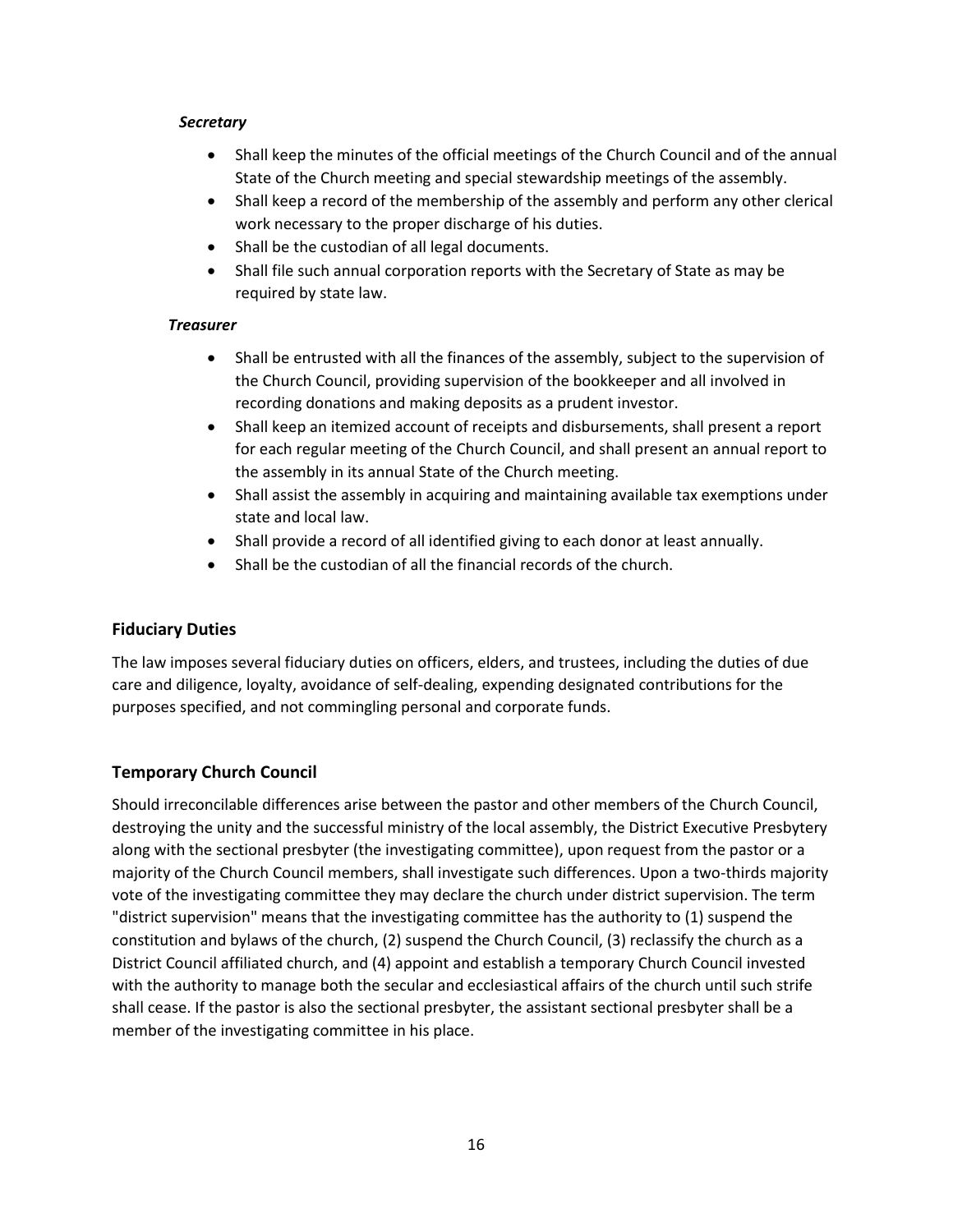# ARTICLE VIII. **ELECTIONS, VACANCIES, AND REMOVALS**

## **Elections**

#### **Pastor**

- The pastor shall be nominated by the Church Council. Recommendations may be made to the Church Council by any member of the assembly.
- The pastor shall be elected to serve indefinitely.
- An election shall be by secret ballot at the annual State of the Church meeting of the assembly or at a special stewardship meeting called for that purpose. Only one candidate shall be considered at a time.
- A two-thirds majority vote of all votes cast shall be required to constitute an election. Where a pastor succeeds himself, only a majority vote is necessary.
- In the event either the pastor or any other member or members of the assembly shall challenge the validity of an election, the validity of the election shall be arbitrated by the District Executive Presbytery or any three people of its choice, and its decision shall be final.

**Secretary**. The secretary shall be elected by the Church Council from among its members. The term of office shall be one year, and the secretary may serve consecutive terms without limitation.

**Treasurer**. The treasurer shall be elected by the Church Council from among the active voting members of the assembly. The term of office shall be one year, and the treasurer may serve consecutive terms without limitation.

**Elders.** Potential elders shall be nominated by a nominating committee appointed by the Church Council (see Article VII), and they shall be elected by a majority vote of those active voting members present at an annual State of the Church meeting of the assembly at which an election is to be conducted. Active voting members may recommend nominees to the nominating committee; however, nominations for elder shall not be accepted from the floor during any stewardship meeting without prior proof that the nominee meets the qualifications for an elder. Elders shall be elected for a 3-year term, and shall hold office until the annual State of the Church meeting at which their successor is elected. Elders may not be elected more than twice consecutively. The terms of elders shall be staggered appropriately.

## **Vacancies**

**Pastor.** When a vacancy in the office of the pastor shall occur, a temporary replacement shall be arranged for by the Church Council until a pastor shall be chosen as prescribed in Article VIII). The counsel of the District Superintendent will be sought. When a pastor's credentials are withdrawn by the District or General Council, the pastor's term of office shall be automatically terminated. In the event a special stewardship meeting is called by petition as provided in Article IX for the purpose of considering the status of the pastor, a majority vote of all voting members present and voting shall be required to remove a pastor from office before his term expires. Severance pay shall be governed by Article XI).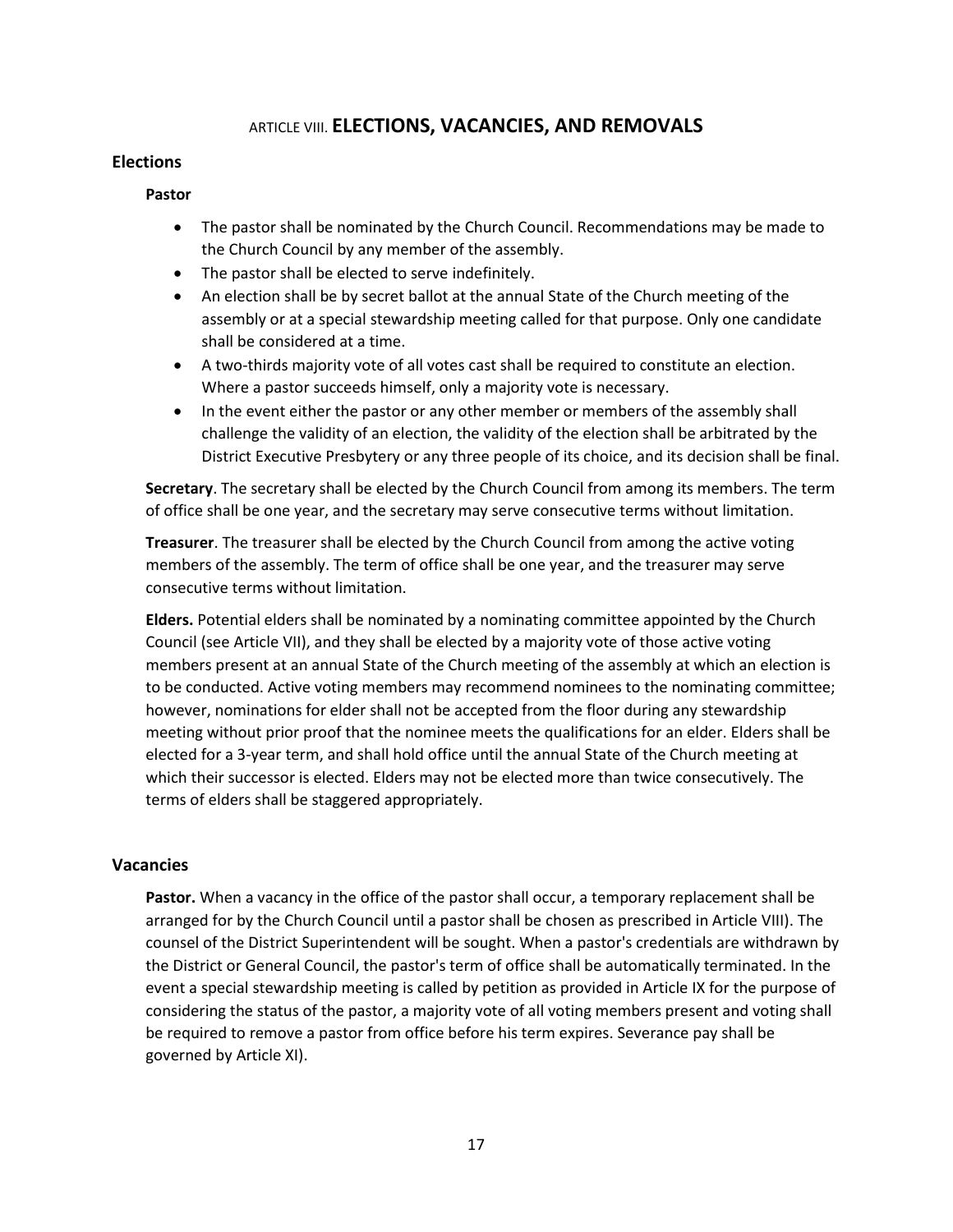**Secretary and Treasurer.** The offices of secretary and treasurer shall be vacant upon the expiration of the term of office, or upon the termination of the officer's active membership, whichever shall occur first.

**Elders.** The office of elder shall be vacant upon the expiration of the term of office, or upon the termination of an elder's active membership, whichever shall occur first.

**In General.** Any office or position of leadership in the church (other than that of the pastor) may be terminated by a majority vote of the active members present and voting at a special stewardship meeting called for the limited purpose of removal of such member from office or position of leadership which he holds.

**Filling Vacancies**. Any office or position of leadership in the church (other than that of pastor) may be filled by appointment of the Church Council for the unexpired term.

# ARTICLE IX. **MEETINGS**

#### **Meetings for Worship**

Meetings for public worship shall be held on each Lord's Day and during the week as may be provided for under direction of the pastor or the Church Council if there is no pastor.

## **The Annual State of the Church and Special Stewardship Meetings**

**The Annual State of the Church Meeting**. There shall be an annual stewardship meeting of the assembly, at which time the election of elders shall take place and the report of all officers shall be presented. This meeting shall be held on a Sunday in January or February. The time and place shall be announced by the pastor. Notice of the date, time, and place of each annual stewardship meeting shall be announced from the pulpit during morning worship services on each of the two Sundays immediately preceding the date of the meeting. Proposed amendments to the bylaws must be submitted and communicated to all members one week prior to the annual meeting.

**Special Stewardship Meetings.** These may be called by the pastor, or by a majority of the Church Council, or by a petition signed by not less than thirty percent (30%) of the active voting members of the assembly. Only those active voting members who have regularly attended services of, and supported, this assembly for a period of at least three consecutive months prior to signing the petition shall be counted.

- Petitions pertaining to the stewardship affairs of the church shall be submitted to the pastor or the secretary of the Church Council.
- A petition pertaining to the status of the pastor shall be directed to the district superintendent, who shall arrange for a special stewardship meeting of the assembly.
- No more than one petition on a given subject shall be recognized in any 12-month period. Notice of the date, time, place, and purpose of each special stewardship meeting shall be announced from the pulpit during morning worship services on each of the two Sundays immediately preceding the date of the meeting.
- No agenda items other than that specified in the notice of meeting shall be transacted at any special meeting of the assembly.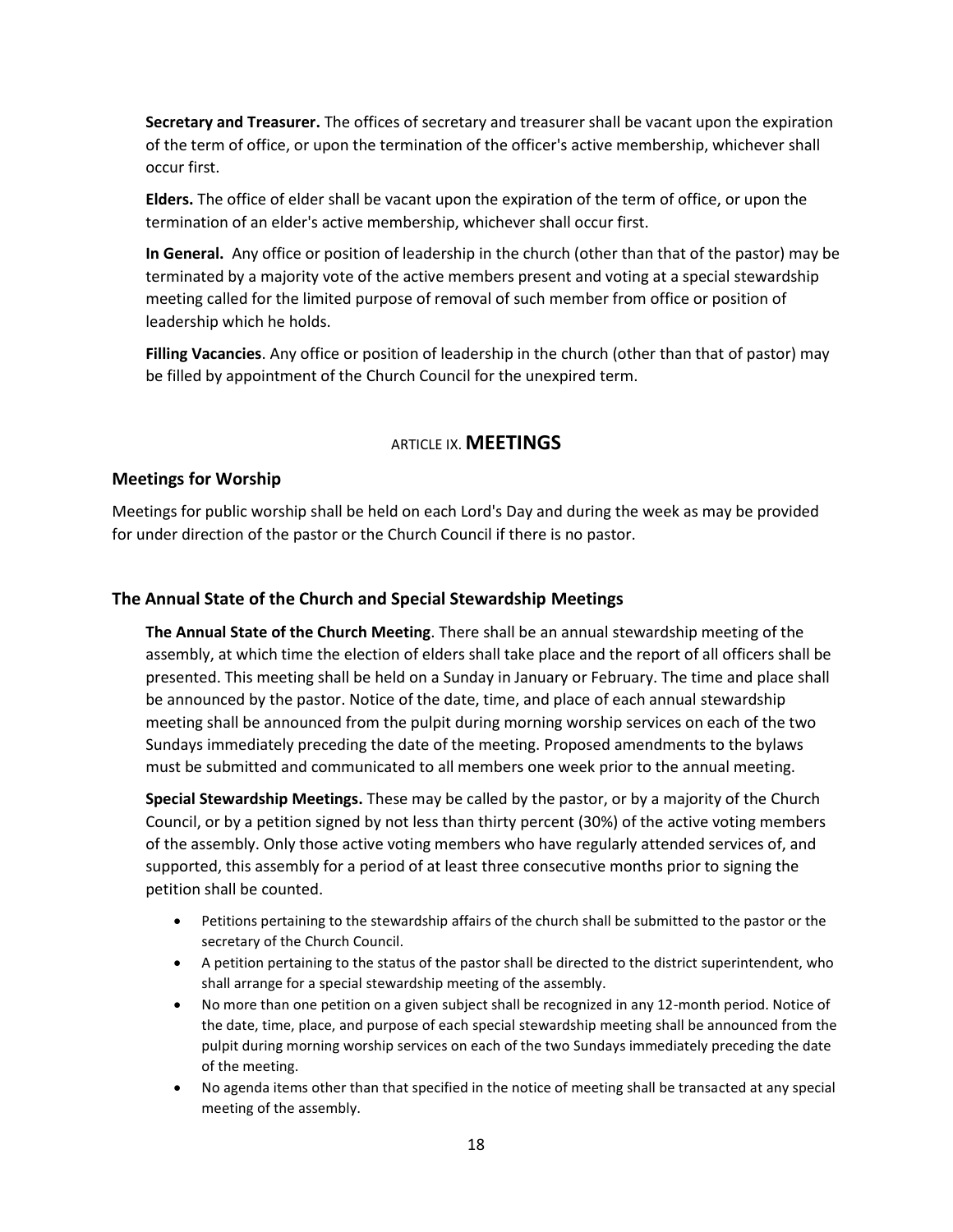## **Parliamentary Order**

The annual State of the Church Meeting and all special stewardship meetings of the church shall be governed by parliamentary procedure as set forth in the current edition of *Robert's Rules of Order Revised,* in keeping with the spirit of Christian love and fellowship.

## **Voting Constituency**

**Qualifying of Voters.** The voting constituency at all stewardship meetings of the assembly shall consist of all active voting members who are present and who are 18 years of age or older (Art. VI).

**Transfer Members.** Transfer members shall have voting privileges after 30 days of transfer of membership (Article VI).

**Members under Process of Discipline**. No member under the process of discipline shall be entitled to a vote until the process is completed (Article VI).

## **Quorum**

A quorum shall consist of all voting members present at any duly called stewardship (business) meeting. At least 30% of all voting members of Point of Grace must be present to constitute the meeting.

## **Order of the Annual State of the Church Meeting**

The regular order for the annual State of the Church Meeting (business meeting) of this assembly shall be as follows:

- Prayer for guidance and unity
- Devotional
- Reading of previous minutes
- Report of treasurer
- Report of teams
- Unfinished issues
- Election of elders (elders may be re-elected for second term)
- New issues
- Prayer of thanks
- Adjournment

## **The Church Council Meeting**

The Church Council shall meet monthly or at the call of the pastor for the transaction of issues for the assembly, time and place to be announced by the pastor. A majority of the council members present shall constitute a quorum.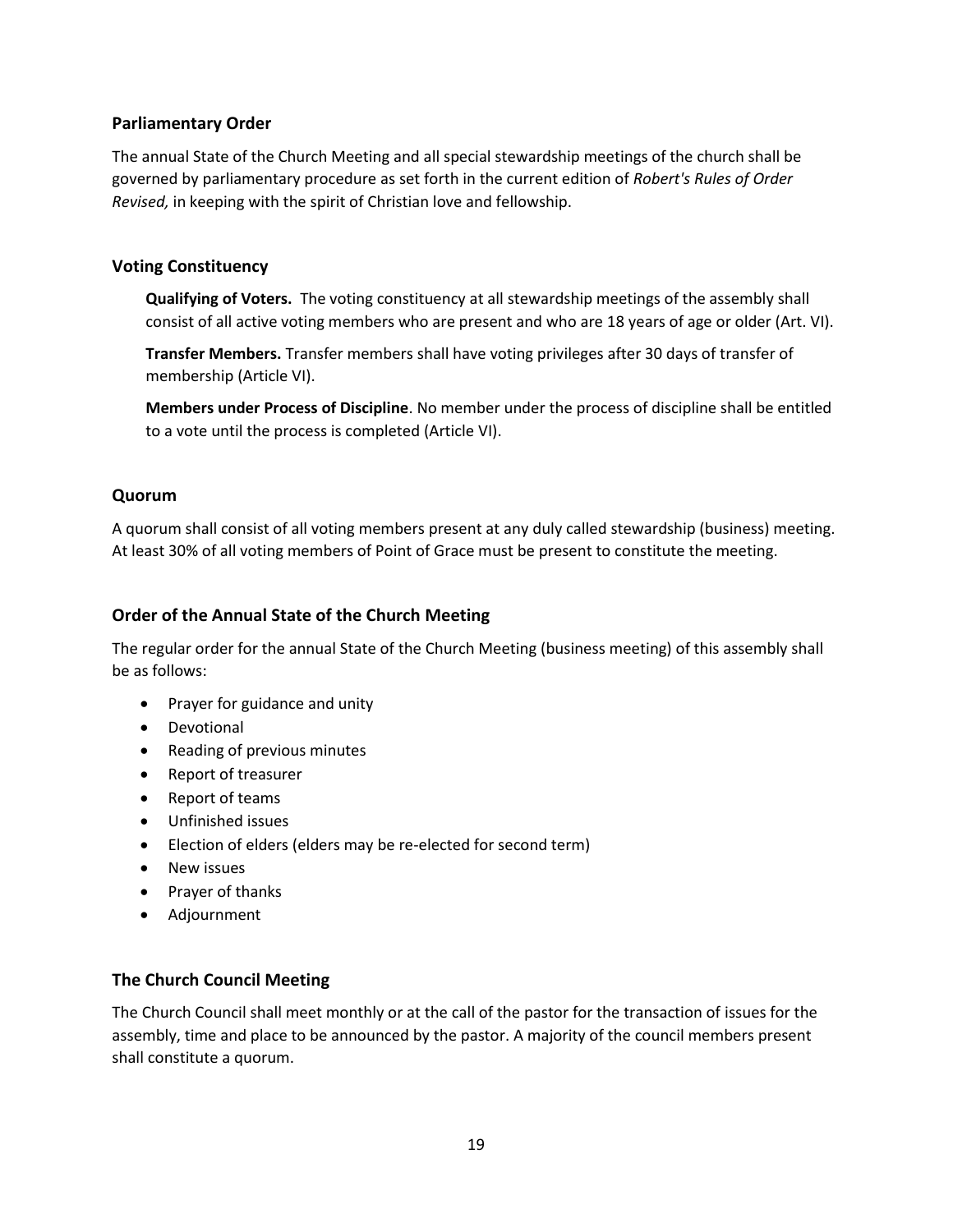### **The Membership Roll**

The Church Council shall review the list of active voting members at least annually, at the regularly scheduled meeting of the council immediately preceding the annual stewardship meeting, and compile a current list of active voting members.

## ARTICLE X. **MINISTRY TEAMS**

#### **In General**

Scripture clearly teaches that each believer has been gifted to serve in a way that builds up the body of Christ (Romans 12; 1 Peter 4; 1 Corinthians 12). As part of the Newcomers Small Group (or a similar way of assimilating newcomers), each prospective member will have opportunity to assess his/her own Godgiven gifts. Often, but not always, the opportunity to express these gifts occurs in the context of a ministry team. These teams are established to by the Church Council for the ministry of Point of Grace.

Some of our most established teams include worship, facilities, missions, hospitality, tech, children's ministry, prayer, and outreach. Teams can be added or discontinued depending upon the needs and resources of Point of Grace. For example, we have benefitted from teams devoted to service planning, teaching, drama, and special events in the past. They shall be under the general supervision of the pastor and Church Council, and the pastor shall be an ex officio member of all teams.

The Church Council is responsible for establishing wise policies regarding the qualifications of leaders and the guidelines of ministry. These policies are part of the *Point of Grace Ministry Guidelines* manual and strive to protect everyone involved with Point of Grace without hindering the work of real ministry by unnecessary rules.

## ARTICLE XI. **FINANCE**

#### **In General**

All funds for the maintenance of the assembly shall be provided by the voluntary contributions, tithes, and offerings of the members and friends of the organization. Offerings shall be accepted by the assembly at such times and in such ways as agreed upon by the Church Council and shall be administered by the treasurer under their direction (Mal 3:10; Luke 6:38;1 Cor 16:1,2; 2 Cor. 9:6-8).

#### **Pastoral Remuneration**

**Regular Remuneration**. The pastor shall be remunerated for his services by a salary or by other means agreed upon by the Church Council and himself. The Church Council shall review the pastor's remuneration at least annually.

**Reimbursement for Expenses**. The pastor shall be given consideration by the Church Council for expenses incurred by his attendance at District Councils, General Councils, and other district functions by reimbursement of such expenses, or by an offering to help defray such expenses, according to the ability of the church as determined by the Church Council.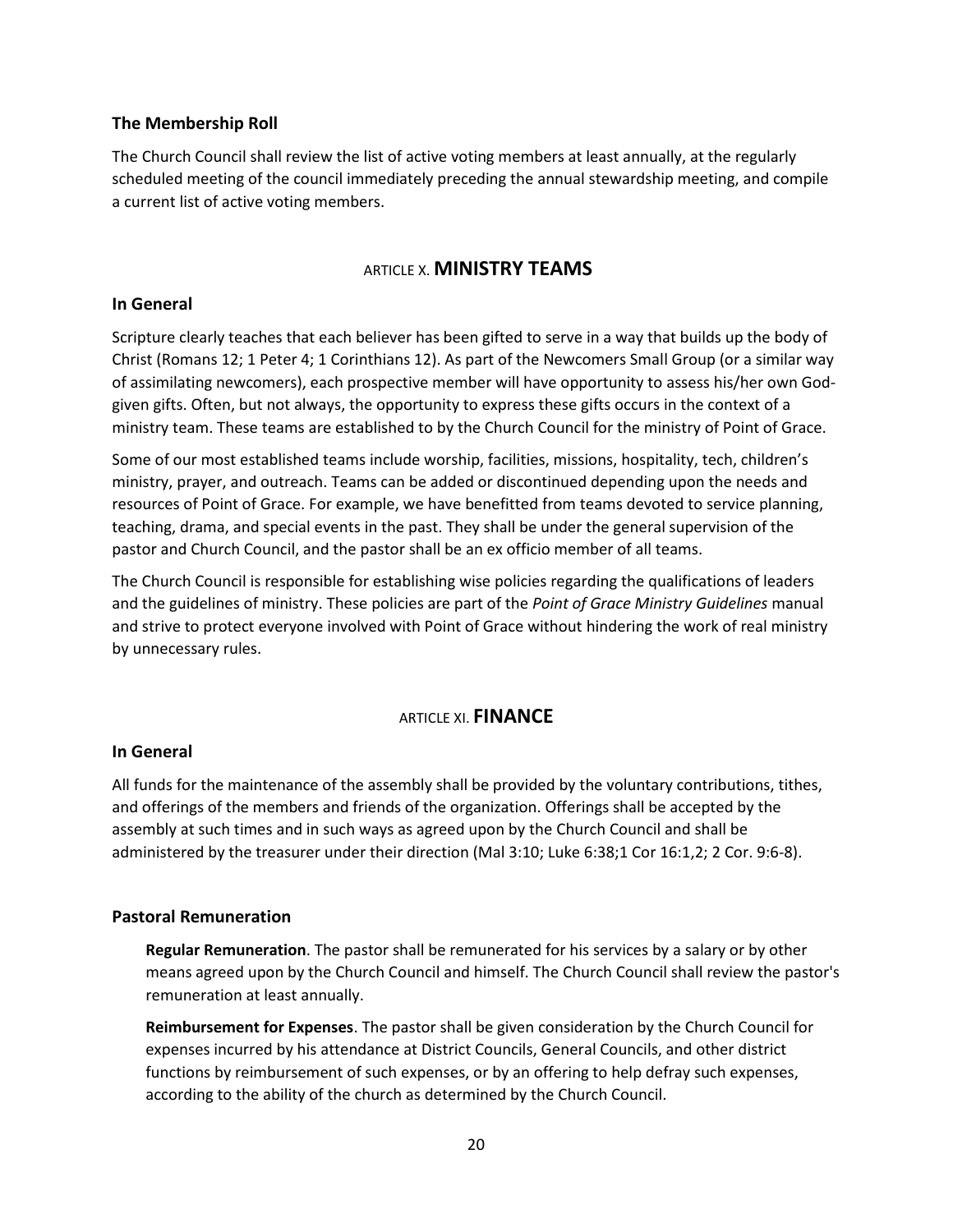**Severance Pay.** In the event a pastor is removed from office by a vote of the active voting membership of the church, he shall be given a minimum of two months regular or average remuneration as severance pay, except in the case of moral turpitude.

#### ARTICLE XII. **PROPERTY**

#### **Title**

All property of the assembly shall be deeded to the assembly and held in its name or, if required by law, to trustees acting on behalf of the assembly and their successors in office. Should the assembly choose to do so, it may request the Wisconsin/Northern Michigan District Council of the Assemblies of God to act as its trustee to hold title.

#### **Purchases and Sales of Property**

All purchases of furnishings, equipment, and other items of tangible personal property, exceeding \$30,000.00 in cost, and all purchases and sales of real property shall be authorized by a vote of at least two-thirds of the voting membership who are in attendance at a regular or special meeting of the assembly.

#### **Discontinuation of Church Services**

Should this assembly cease to maintain a weekly worship service for a period of 3 months under the direction of a leader duly authorized by and in good standing with the District Council, it shall be dissolved and its properties disposed of according to Article XII of these bylaws.

#### **Disaffiliation**

Title to all real property now owned or hereafter acquired by the assembly shall be held in trust as a place of divine worship in full cooperative fellowship and affiliation with The General Council of the Assemblies of God, Springfield, Missouri, and the Wisconsin/Northern Michigan District Council of the Assemblies of God. In the event that the assembly shall be divided over doctrinal or any other issues, or shall vote to disaffiliate from the Assemblies of God, all property of the assembly shall remain with those members, whatever their number, desiring continued affiliation with the Assemblies of God and adhering to its Statement of Fundamental Truths (a.k.a. our "Tenets of Faith"). The determination of which group of members desires continued affiliation with the Assemblies of God and adheres to its Statement of Fundamental Truths shall be arbitrated by the District Presbytery of the Wisconsin/Northern Michigan District Council of the Assemblies of God, and its decision shall be final and binding. If all of the members of the assembly shall vote to disaffiliate from the Assemblies of God for doctrinal or any other reasons, then all of the property of such assembly shall revert to said District Council and shall be used by the District as an Assemblies of God church if possible, and if not possible, the District may sell the property and apply the proceeds in any manner consistent with its stated purposes.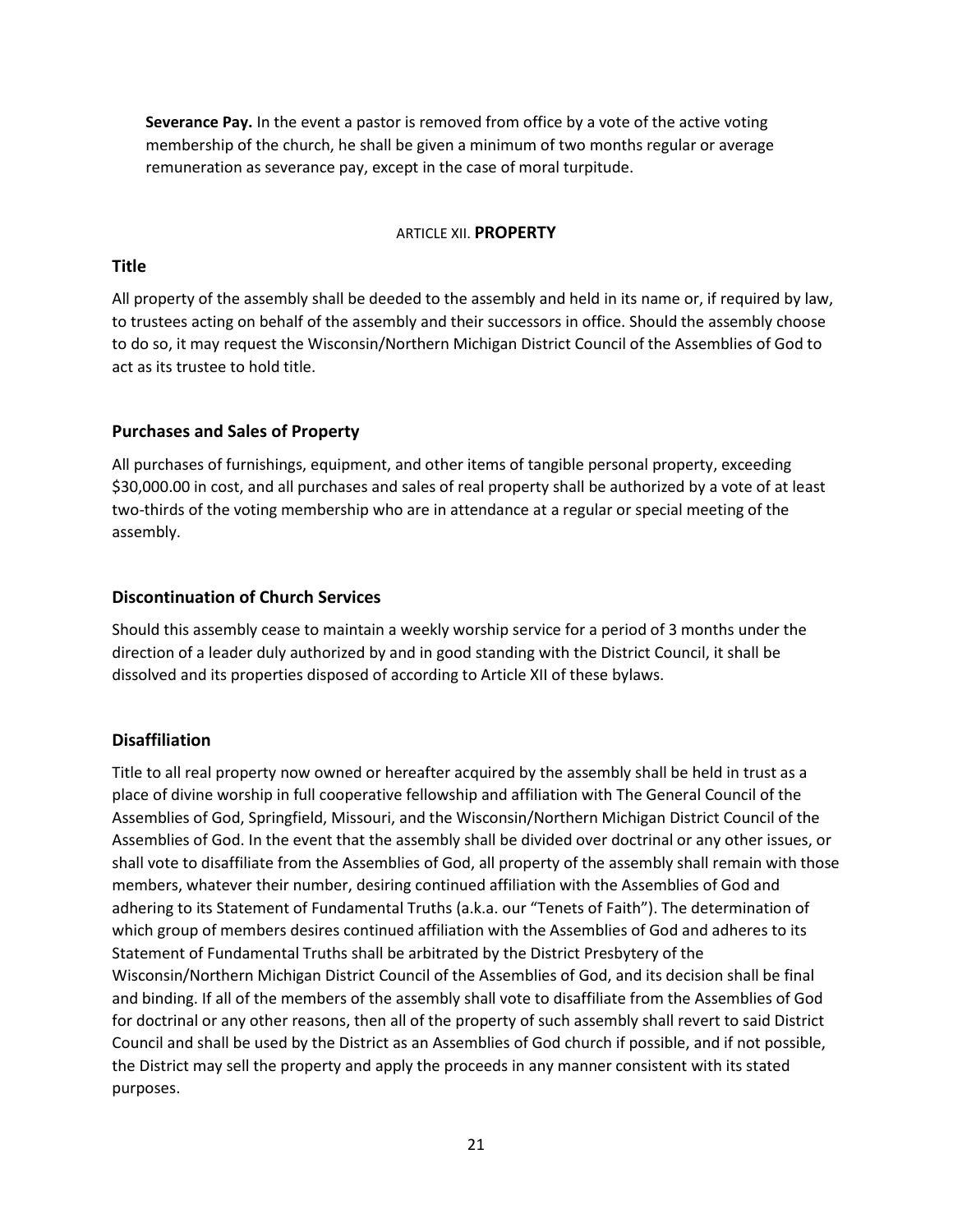#### **Dissolution**

Upon the dissolution of the assembly, none of its funds or assets shall be distributed to any officer, elder, trustee, or any other individual. The Church Council shall, after paying or making provision for the payment of all of the liabilities of the assembly, dispose of all of the funds and assets of the assembly by conveying the same to the Wisconsin/Northern Michigan District Council of the Assemblies of God, for the purposes of the assembly, and provided that said District Council at the time qualifies as an exempt organization under section 501(c)(3) of the Internal Revenue Code of 1986 (or the corresponding provisions of any future United States Internal Revenue Law). Any such funds or assets not so disposed of shall be disposed of by the Circuit Court of the county in which the principal office of the corporation is then located, to such organization as said Court shall determine, which is organized and operated exclusively for religious purposes.

#### ARTICLE XIII. **ARBITRATION OF DISPUTES**

Inasmuch as the Scriptures require Christians to take their disputes to the saints and not to the civil courts (1 Corinthians 6:1-8), all disputes which may arise (1) between any member of this church and the church itself, or (2) between any member of this church and any pastor, officer, director, employee, volunteer, or other worker of this church, shall be resolved by binding arbitration if efforts to mediate or conciliate the dispute have failed. Either party to the dispute may initiate the arbitration process by filing with the other party a written request for arbitration within a reasonable time after the dispute has arisen and efforts to mediate or conciliate have failed. In such a case, the member and the church shall each name an arbitrator, and the two so selected shall name a third. All arbitrators must be bornagain, Spirit-filled believers who are members of an Assemblies of God church. The third arbitrator chosen by the other two shall disclose, before accepting the appointment, any financial or personal interest in the outcome of the arbitration, and any existing or past financial, professional, family, or social relationships which are likely to affect impartiality or which might reasonably create an appearance of partiality or bias. Either of the parties to the arbitration, on the basis of such disclosures, may disqualify such a candidate from serving as the third arbitrator. A third arbitrator who serves without objection from either party has a continuing duty to disclose relationships or interests which may impair his impartiality. Either party, regardless of the stage of the arbitration process, may on the basis of such disclosures disqualify such a person from further participation. The arbitration process shall not proceed until the third arbitrator is selected. The arbitrators shall appoint the time and place for the hearing and cause notification to the parties to be served personally or by registered mail not less than 30 days before the hearing. Appearance at the hearing waives such notice. The arbitrators may adjourn the hearing from time to time as necessary and, on request of a party and for good cause or upon their own motion, may postpone the hearing to a later date. The arbitrators may hear and determine the controversy upon the evidence produced notwithstanding the failure of a party duly notified to appear. The parties are entitled to be heard, to present evidence material to the controversy, and to cross-examine witnesses appearing at the hearing. The hearing shall be conducted by all the arbitrators, but a majority of them may determine any question and render a final award. If during the course of the hearing an arbitrator for any reason ceases to act, he shall be replaced in the same manner in which he was originally selected. The arbitrators may in their absolute discretion admit as evidence any affidavit or declaration concerning the matters in dispute, a copy thereof having been given at least five days previously to the party against whom the same is offered, but the person whose